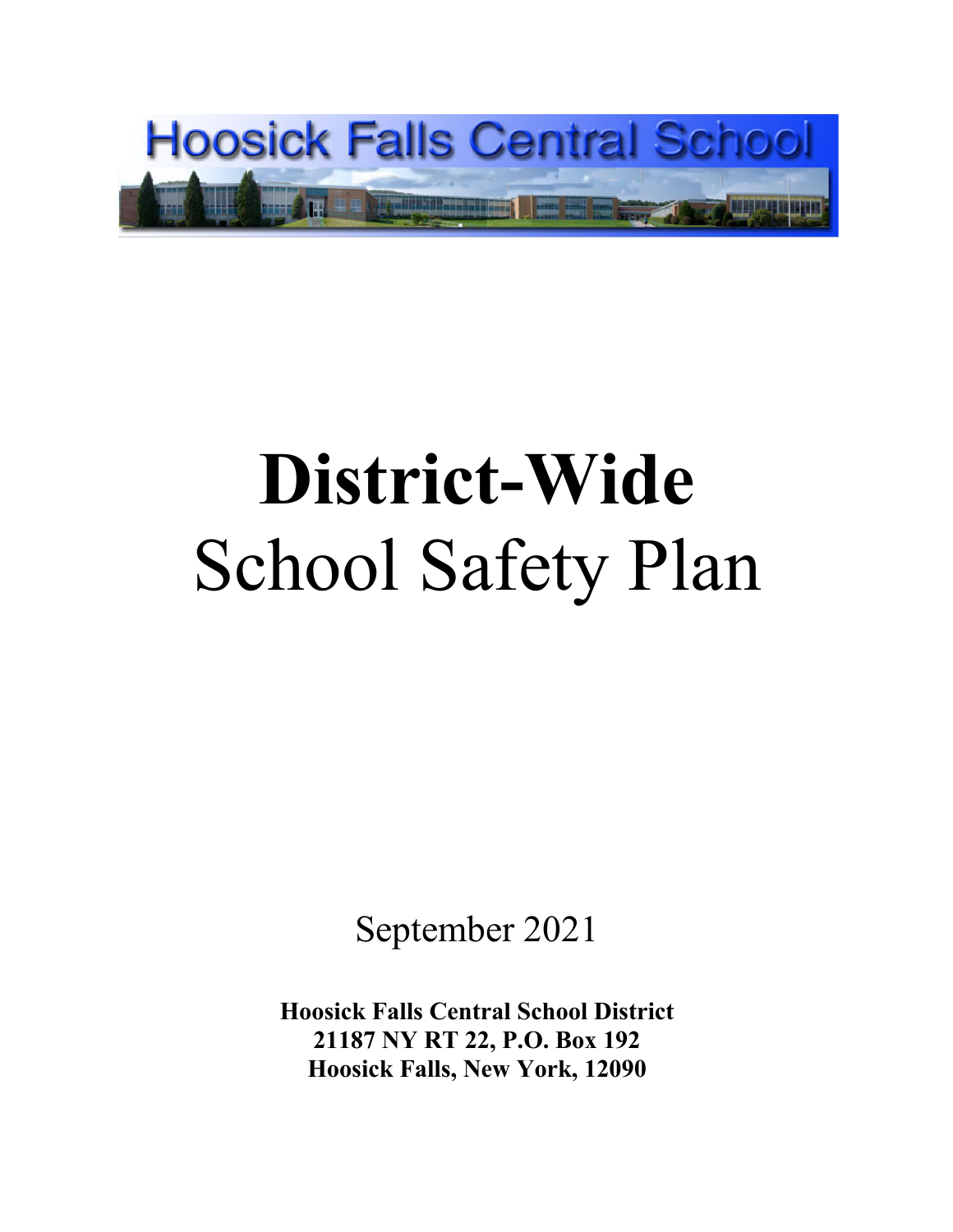# **TABLE OF CONTENTS**

| <b>TABLE OF CONTENTS</b>                                                |    |
|-------------------------------------------------------------------------|----|
| <b>INTRODUCTION</b>                                                     | 3  |
| <b>GENERAL CONSIDERATIONS</b>                                           | 3  |
| A. Purpose                                                              | 3  |
| B. Identification of School Teams                                       | 3  |
| C. Concept of Operations                                                |    |
| D. Plan Review and Public Comment                                       | 5  |
| RISK REDUCTION/PREVENTION AND INTERVENTION                              | 5  |
| A. Prevention/Intervention Strategies                                   | 5  |
| B. Early Detection of Potentially Violent Behaviors                     | 9  |
| C. Hazard Identification                                                | 9  |
| <b>RESPONSE</b>                                                         | 10 |
| A. Notification and Activation (Internal and External Communications)   | 10 |
| B. Situational Responses - Multi-Hazard Response and Response Protocols | 12 |
| <b>RECOVERY</b>                                                         | 16 |
| A. District Support for Buildings                                       | 16 |
| <b>B. Disaster Mental Health Services</b>                               |    |
| <b>APPENDICES 17</b>                                                    |    |
|                                                                         |    |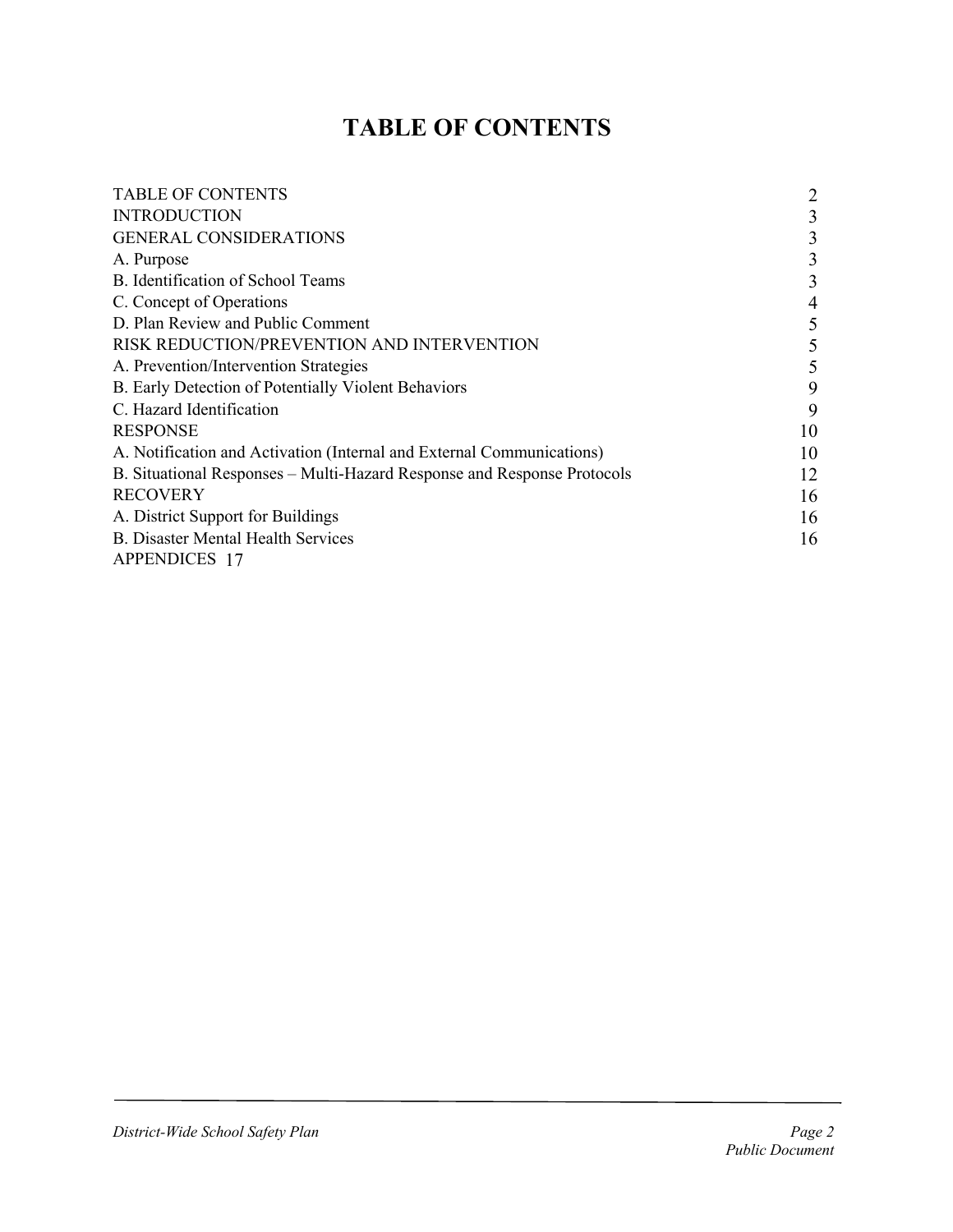# **HOOSICK FALLS CENTRAL SCHOOL DISTRICT District-wide School Safety Plan**

*Commissioner's Regulation 155.17* Project 14

#### **INTRODUCTION**

Emergencies and violent incidents in school districts are critical issues that must be addressed in an expeditious and effective manner. Districts are required to develop a District-wide School Safety Plan designed to prevent or minimize the effects of serious, violent incidents and emergencies, and to facilitate the coordination of the district with local and county resources in the event of such incidents or emergencies.

The District-wide School Safety Plan is responsive to the needs of the Hoosick Falls K-6 Elementary School and the 7-12 Secondary School, and is consistent with the more detailed emergency response plans required at the school building level. Districts are at risk of a wide variety of acts of violence, and natural and technological disasters. To address these threats, the State of New York has enacted the Safe Schools Against Violence in Education (SAVE) law along with implementing regulations.

This component of Project SAVE is a comprehensive planning effort that addresses risk reduction/prevention, response, and recovery with respect to a variety of emergencies in the school district and its schools.

The Hoosick Falls Central School District supports the SAVE Legislation and intends to facilitate the planning process. The Superintendent of Schools encourages and advocates on-going district-wide cooperation and support of Project SAVE.

# **GENERAL CONSIDERATIONS**

#### **A. Purpose**

The Hoosick Falls Central School District-wide School Safety Plan was developed pursuant to Commissioner's Regulation 155.17. At the direction of the Hoosick Falls Central School District Board of Education, the Superintendent of Hoosick Falls Central School District identified a District-wide School Safety Team and charged it with the development and maintenance of the District-wide School Safety Plan.

#### **B. Identification of School Teams**

The Hoosick Falls Central School District has appointed a District-wide School Safety Team consisting of, but not limited to, representatives of the School Board, students, teachers, administrators, parent organizations, school safety personnel, and other school personnel. The members of the team and their positions or affiliations are as follows:

- Superintendent Chief Emergency Officer
- School Business Administrator
- Director of Special Education
- Four school administrators (Principals)
- Superintendent of Buildings and Grounds
- School Resource Officer
- **Transportation Supervisor**
- Board of Education member
- Parent
- Town Supervisor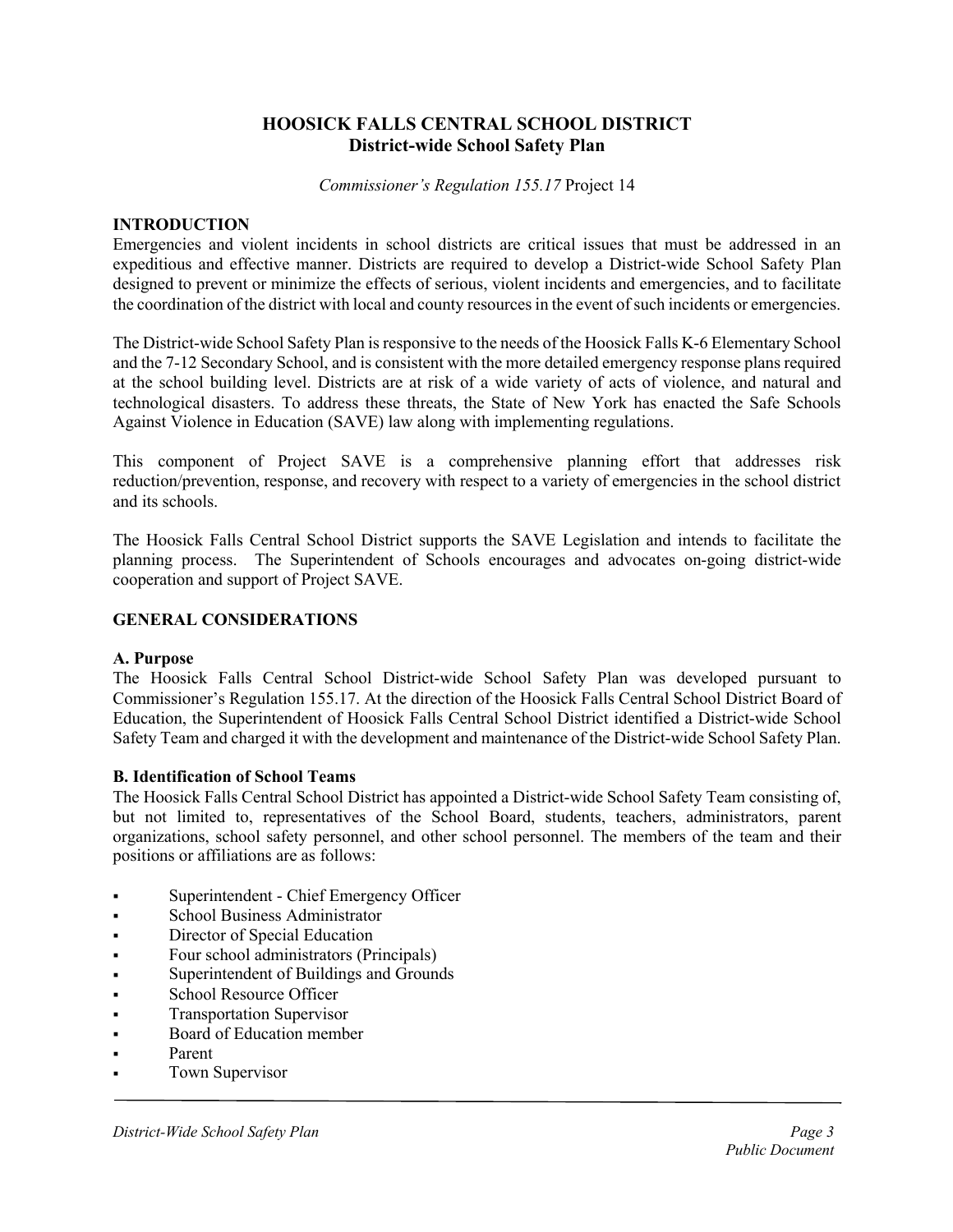- Two school nurses
- Three teachers

The District-wide Safety Team developed the District-wide School Safety Plan with input from appropriate school employees.

# **C. Concept of Operations**

The District-wide School Safety Plan is directly linked to the individual Building-level Emergency Response Plans as a matter of protocol. The activation of the Building-level Emergency Response Plan triggers the notification of the chain of command and the assessment of the activation of the District-wide Emergency School Safety Plan and District-wide Response Team.

The District-wide School Safety Plan was developed through extensive analysis of the local environment, emergency potential, and available resources. Through trainings that have included school employees, administration, and local emergency services, the plan has been developed to address the specific needs of the Hoosick Falls Central School District and the community.

In the event of an emergency or violent incident, the initial response to all emergencies at an individual school will be by the School Emergency Response Team, the membership of which is specified in the Building-Level Plan. The Building Principal is responsible for notifying the Superintendent or the highest-ranking person in the chain of command of any necessary Building-level plan activation.

Upon the activation of the School Emergency Response Team, the Superintendent of Schools or his/her designee shall be notified and, where appropriate, local emergency officials shall also be notified.

County and state resources shall supplement the school district's emergency action planning in a number of ways:

o State and local law enforcement provide building reviews and employee training.

o Local law enforcement and emergency services participate in planning and training exercises and develop strategies for managing building-level emergencies.

o A protocol exists for the school district to use certain facilities for sheltering during times of emergencies.

o A protocol exists for the use of county mental health resources during post-incident response. **D. Plan Review and Public Comment**

Pursuant to Commissioner's Regulation, Section 155.17 (e)(3), this plan will be made available for public comment at least 30 days prior to its adoption. The School Board shall adopt the District-wide Plan only after one public hearing that provides for the participation of school personnel, parents, students and any other interested parties. The plan shall be formally adopted by the Board of Education.

Full copies of the District-wide School Safety Plan and any amendments shall be submitted to the New York State Education Department within 30 days of adoption.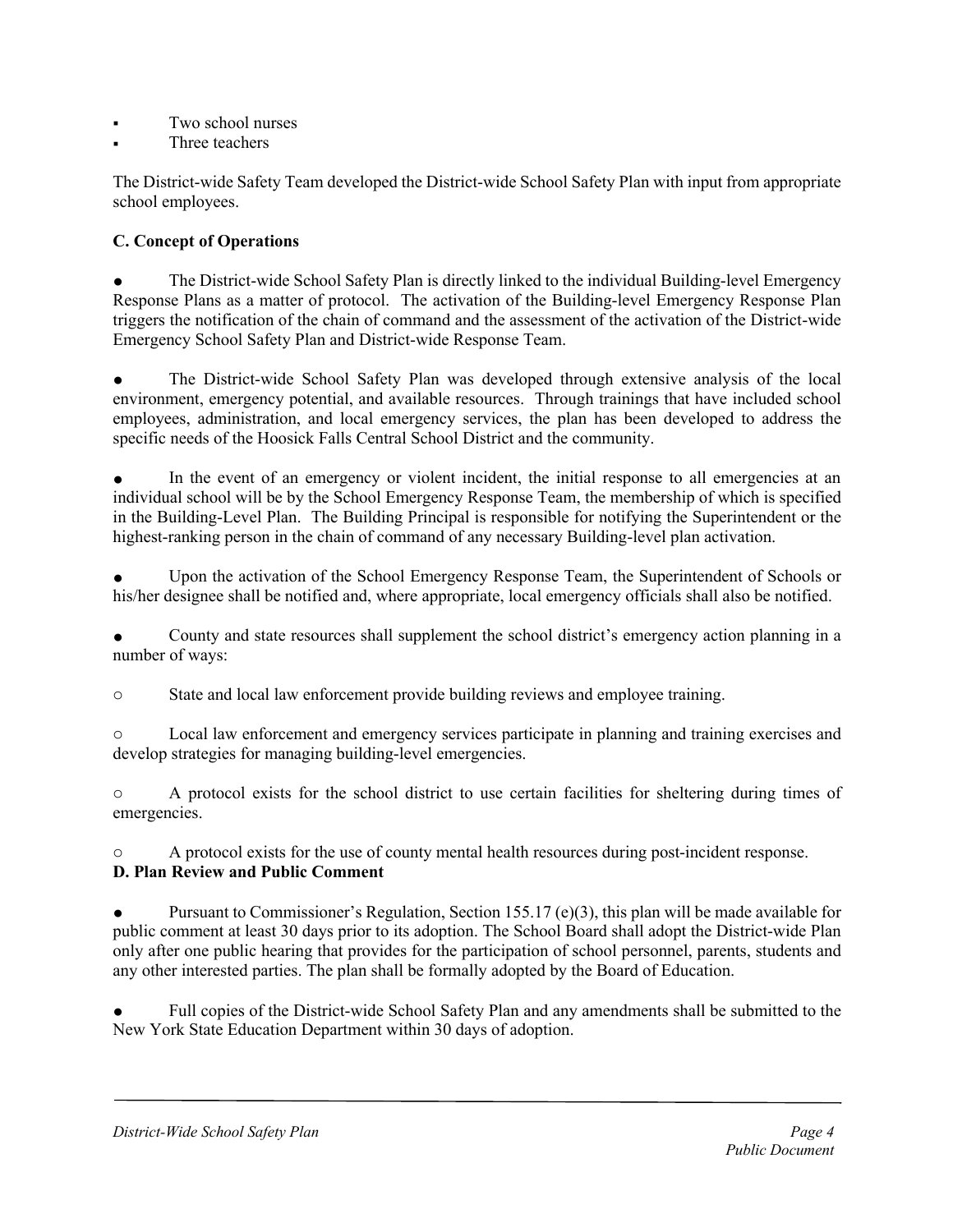This plan shall be reviewed periodically during the year and maintained by the District-wide School Safety Team. The required annual review shall be completed on or before September 1 of each year after its adoption by the Board of Education. A copy of the plan will be available in the District Office.

# **RISK REDUCTION/PREVENTION AND INTERVENTION**

#### **A. Prevention/Intervention Strategies**

#### **Program Initiatives**

The district and community has developed a number of programs and activities to aid in risk reduction. These initiatives are run at different age groups within the district.

- K-12 Character Education programming
- Student's Bill of Rights and Responsibilities
- District's Code of Conduct
- The district has an anti-bullying awareness programming in place for students
- The district has a substance abuse program
- The Mean Girls program (relational aggression)
- Increased mental health
- Group counseling, individual counseling, and student counseling
- The school district's mentoring program
- Response to Intervention
- Cyber bullying awareness programming
- District's smoking cessation programming
- The "Why Try" stay in school program
- Good Touch/Bad Touch
- The district has run internet safety programs for students and parents
- Tuesday's Child/Thursday's Child programming used to identify specific students who need assistance
- Sex Offender awareness
- The Hoosick Falls Church Association summer youth program
- Identification and fingerprinting for elementary school students
- Fire department role modeling program
- Rescue Squad awareness and recognition program
- SADD (Students Against Drunk Driving)
- College Safety for Girls

# **Facilities Initiatives**

The district has attempted to enhance the security of its facilities through a number of initiatives, including the following:

The school has implemented the RAPTOR System for visitor sign-in which requires the use of visitor ID badges with visual contact.

- The school has developed limited access for visitors at each building.
- The school district has enhanced entrance door hardware.
- The district has installed surveillance equipment and GPS on school buses.
- The district has installed electronic surveillance systems in all areas of the building.

The district has implemented individual safety plans for students requiring assistance during emergencies.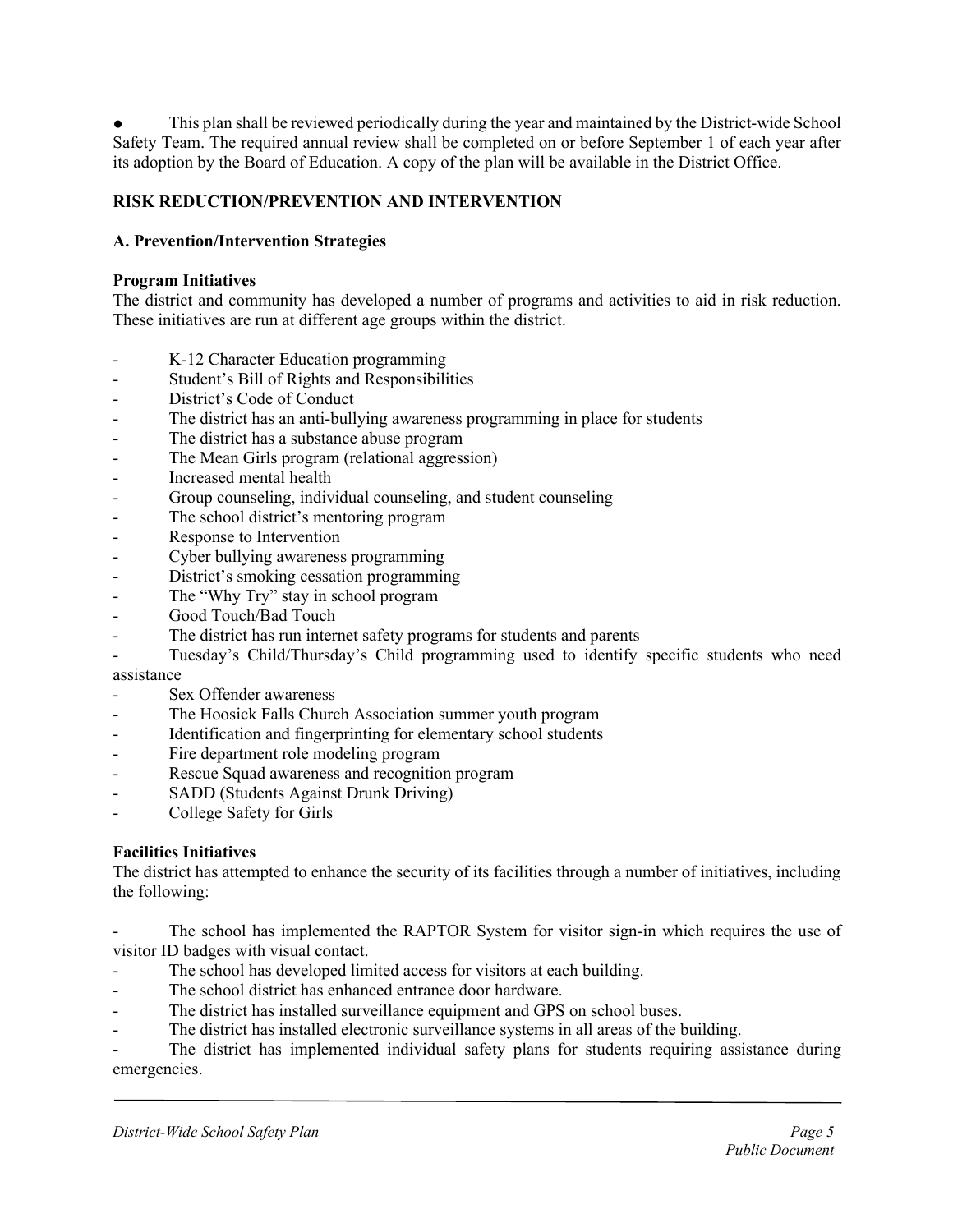The school has implemented classroom emergency procedures.

- The district has implemented an enhanced school bus driver communication system.
- The district has provided identification badges for staff.

The district's planned construction project will enhance facility security by changing exterior features of the grounds and adding electronic security.

The building will be gaining a larger electrical generator to assist with emergency coverage.

# **Training, Drills, and Exercises**

The district has established policies and procedures for annual multi-hazard school safety training for employees and students. Training includes:

o An annual review of the Building-level emergency guides and general employee awareness training for building employees.

o The annual early dismissal drill to test evacuation and sheltering procedures.

o Each school building conducts lock-down drills and fire drills throughout the course of the year in compliance with the SED schedule for the purpose of familiarizing employees and students with emergency procedures.

o The Building-level tabletop exercise runs in cooperation with members of local emergency services.

The district shall conduct drills and other exercises to test and evaluate the effectiveness of the district emergency response plan. The District-wide Safety Team will schedule planned emergency drills and fire drills each school year. The District is required to complete a minimum number of student drills as follows:

Fire Drills: 8 Fire Drills Emergency Drills: 4 Lockdown Drills

Of these 12 Drills, a combination of 8 Fire and Lockdown Drills must occur by December 31st. With the remainder to be completed before the end of the school year.

The district shall conduct tabletop exercises with the building-level safety teams to test the components of the emergency response plan. The narratives, sequence of events and messaging for each exercise shall be developed by select members of the District-wide Safety Team, Emergency Management consultants and local emergency services. A controller, evaluator and simulator shall conduct each tabletop exercise. The suggestions and necessary enhancements of the Building-level plan noted during the evaluation shall be documented by the evaluator and provided to the Building-level Safety Team and District-wide Safety Team for further evaluation.

Topics for training will include general security and safety measures, intervention strategies with difficult or challenging students, building security awareness, and reporting requirements and procedures.

In the execution of their duties, faculty, aides and administrators shall have responsibility for: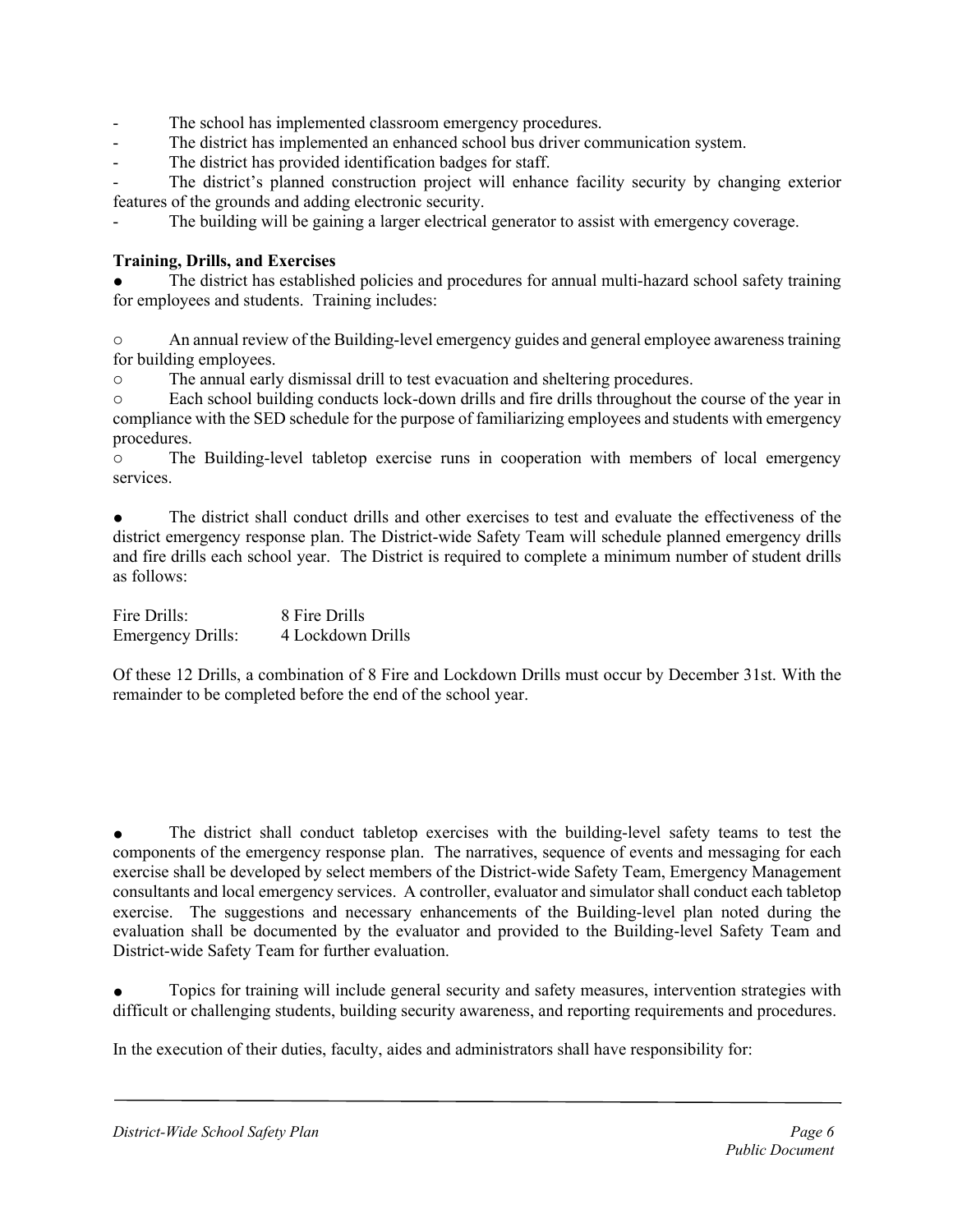o Monitoring halls, lavatories, locker rooms, locker bays and similar areas, assuring orderly passage of students and pre-emptive intervention in potentially disruptive situations.

Observation of the general property, including the immediate outside area/perimeter of the building(s), with an obligation to report suspicious activity to district or building administration.

Overseeing study halls, cafeterias, or other areas of student assemblage with the goal of assisting to maintain an orderly, safe environment is the responsibility of administrators.

#### **School Safety Personnel**

School safety personnel have a critical role in violence prevention. The following represents a description of the responsibilities of school safety personnel in the district:

The building principal or his/her designee shall serve as the School Safety Representative for the school building. The responsibilities of the School Safety Representative are as follows:

o Monitor hallways, entrance ways, exits and outside grounds during school hours for unusual occurrences or unauthorized visitors.

o Act as building liaison in communicating building level safety issues or concerns.

- Represent the building on the District-wide Health and Safety Committee.
- Serve on the building level School Building Response Team.

Attend school safety meetings and be a resource on school safety and security issues for building employees.

Develop plans and strategies for building security, crime and violence prevention, safety planning and employee training.

- Participate in school incident investigations.
- Respond to all school emergencies as part of the building's Emergency Response Plan.

- Coordinate annual school safety multi-hazard training for students and employees. Multi-hazard training shall include crisis intervention, emergency response and management.

- Employees and students shall receive annual training and drill practice on protocols for bomb threats, evacuation, sheltering, lock-down, relocate to hallway, fire emergency, bus drills and appropriate violence prevention strategies.

Designate procedure for informing substitute teaching and non-teaching employees of school safety protocols.

o Comply and encourage compliance with all school safety and security policies and procedures established by the Board of Education.

o Attend professional development activities on school safety and violence prevention.

All school safety personnel shall be provided with training on violence prevention and school safety. All training courses shall receive prior approval from the Superintendent.

#### **School Resource Officer**

The school resource officer has a critical role in violence prevention. The following represents a description of the responsibilities of the school resource officer in the district:

o Monitor hallways, entrance ways, exits and outside grounds during school hours for unusual occurrences or unauthorized visitors.

- o Act as building liaison in communicating building level safety issues or concerns.
- Serve on the District-wide Response Team.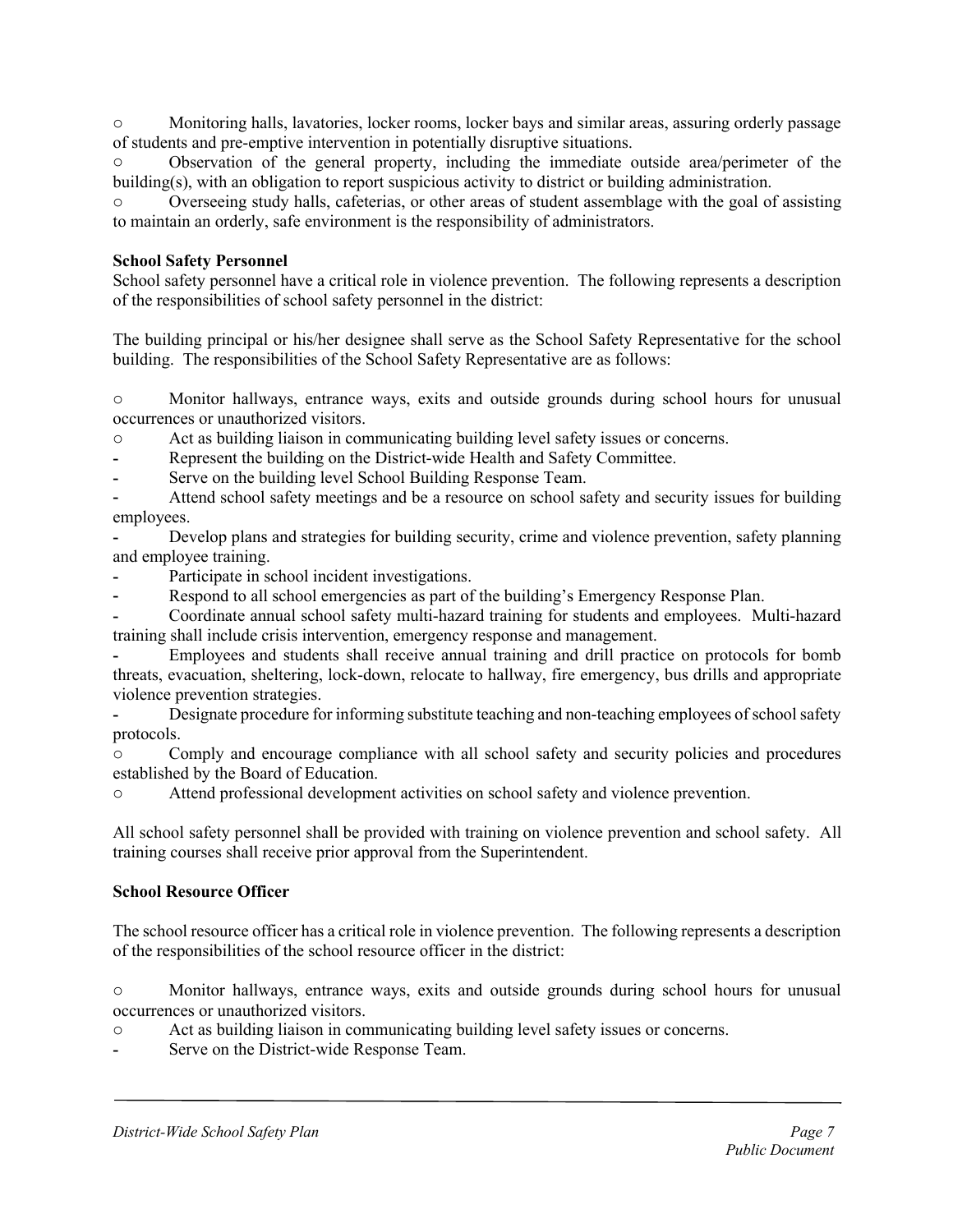Attend school safety meetings and be a resource on school safety and security issues for building employees.

Develop plans and strategies for building security, crime and violence prevention, safety planning and employee training.

Participate in school incident investigations.

Respond to all school emergencies as part of the building's Emergency Response Plan.

- Consult on annual school safety multi-hazard training for students and employees. Multi-hazard training shall include crisis intervention, emergency response and management.

- Employees and students shall receive annual training and drill practice on protocols for bomb threats, evacuation, sheltering, lock-down, relocate to hallway, fire emergency, bus drills and appropriate violence prevention strategies.

o Monitor and assist the transportation department with traffic enforcement in student pick up areas. Enforce safety measures in school parking areas.

o Screen visitors of questionable legal status attempting to visit the school.

o Investigate any possible criminal activity that occurs in or on school property or where a student is a victim or suspect as directed by the Superintendent.

o Develop relationships with students to create a trusting environment between law enforcement and our youth.

o Provide security to onsite and offsite after school events when directed by the Superintendent.

o Comply and encourage compliance with all school safety and security policies and procedures established by the Board of Education.

o Attend professional development activities on school safety and violence prevention.

#### **Fingerprint and Background Checks**

The following hiring and screening practices are followed for the hiring of all personnel:

#### Fingerprinting and Criminal Background Checks

For all employees hired by the school district, the district completes a fingerprinting and criminal background check prior to appointment. Employees include: any person receiving compensation for work from the school district; any employee of a contracted service provider involved in direct student contact; any worker assigned to a school under a public assistance employment program (includes part-time employees and substitutes) and volunteers (in compliance with OSPRA guidelines).

#### Reference Checks

References are thoroughly checked prior to extending an employment offer.

o Reference check forms are used for instructional, non-instructional and transportation personnel.

o Reference checks are completed and reviewed by the administrative team along with the application.

Prior to making a job offer to a prospective employee, the following mandatory questions are asked during reference checks with immediate and/or past supervisors:

Do you have knowledge of any violations of safety or security by (prospective employee) related to students, employees or others?

Why did (prospective employee) leave your employment? Or, Do you know why (prospective employee) is leaving your employment?

Would you rehire (prospective employee)? If no, why not?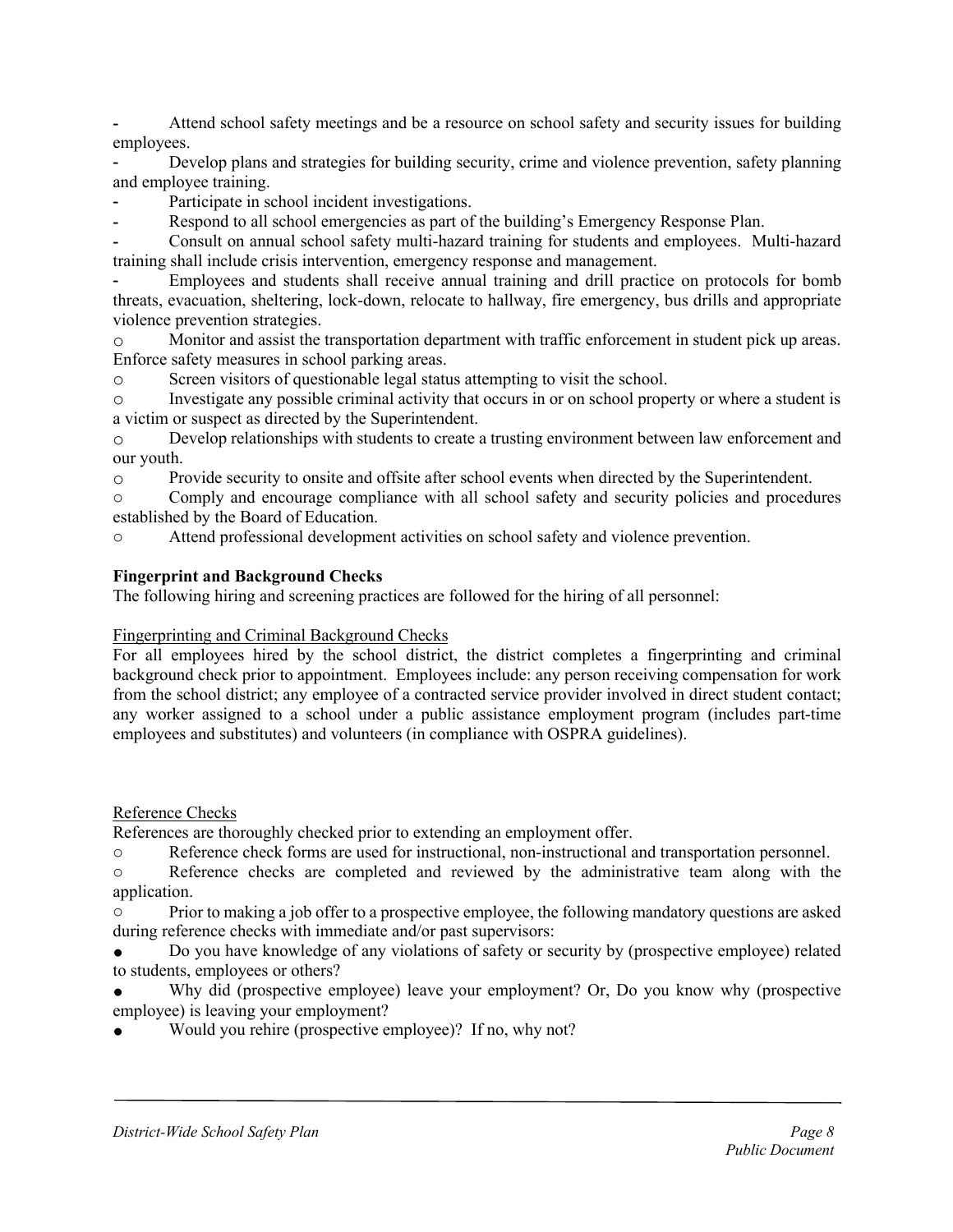#### **B. Early Detection of Potentially Violent Behaviors**

The district has implemented policies and procedures related to the early detection of potentially violent behaviors. Each building principal is responsible for the dissemination of informative materials regarding the early detection of potentially violent behaviors to employees and parents each school year. (See Appendix 5). In addition, employees shall receive training on the districts Code-of-Conduct and awareness training on violent behaviors, to be conducted or coordinated by the Superintendent.

#### **C. Hazard Identification**

The following sites have the potential for internal or external emergency situations:

| <b>Building</b>                            |  |
|--------------------------------------------|--|
| <b>Hoosick Falls 7-12 Secondary School</b> |  |
| Telephone: 518-686-7321 ext. 1500          |  |
|                                            |  |
| <b>Hoosick Falls K-6 Elementary School</b> |  |
| Telephone: 518-686-9492 ext. 1300          |  |
|                                            |  |

The buildings and grounds associated with each of these facilities have the potential for a district or building-level emergency or incident.

The following items/facilities that are proximate to the Hoosick Falls Central School District have been identified as having a potential for presenting emergencies that could affect the district:

- CSX (formerly Conrail)
- Routes 22 and 7 (traffic and hazardous materials transportation)
- Flooding (the river)
- **Bennington Airport**
- Commercial flammable gas storage proximate to bus garage
- Local industrial sites
- Hoosac School

#### **RESPONSE**

# **A. Notification and Activation (Internal and External Communications)**

In cases of a serious violent incident, the district would use the procedure listed below to meet the requirements for notification and activation. A serious violent incident is an incident of violent criminal conduct that is, or appears to be, life threatening and warrants the evacuation of students and employees because of an imminent threat to their safety or health, this includes but is not limited to: the use or threatened use of a firearm, explosive, bomb, incendiary device, chemical, or biological weapon, knife or other dangerous instrument capable of causing death or serious injury, riot, hostage-taking, or kidnapping.

o Communications systems are: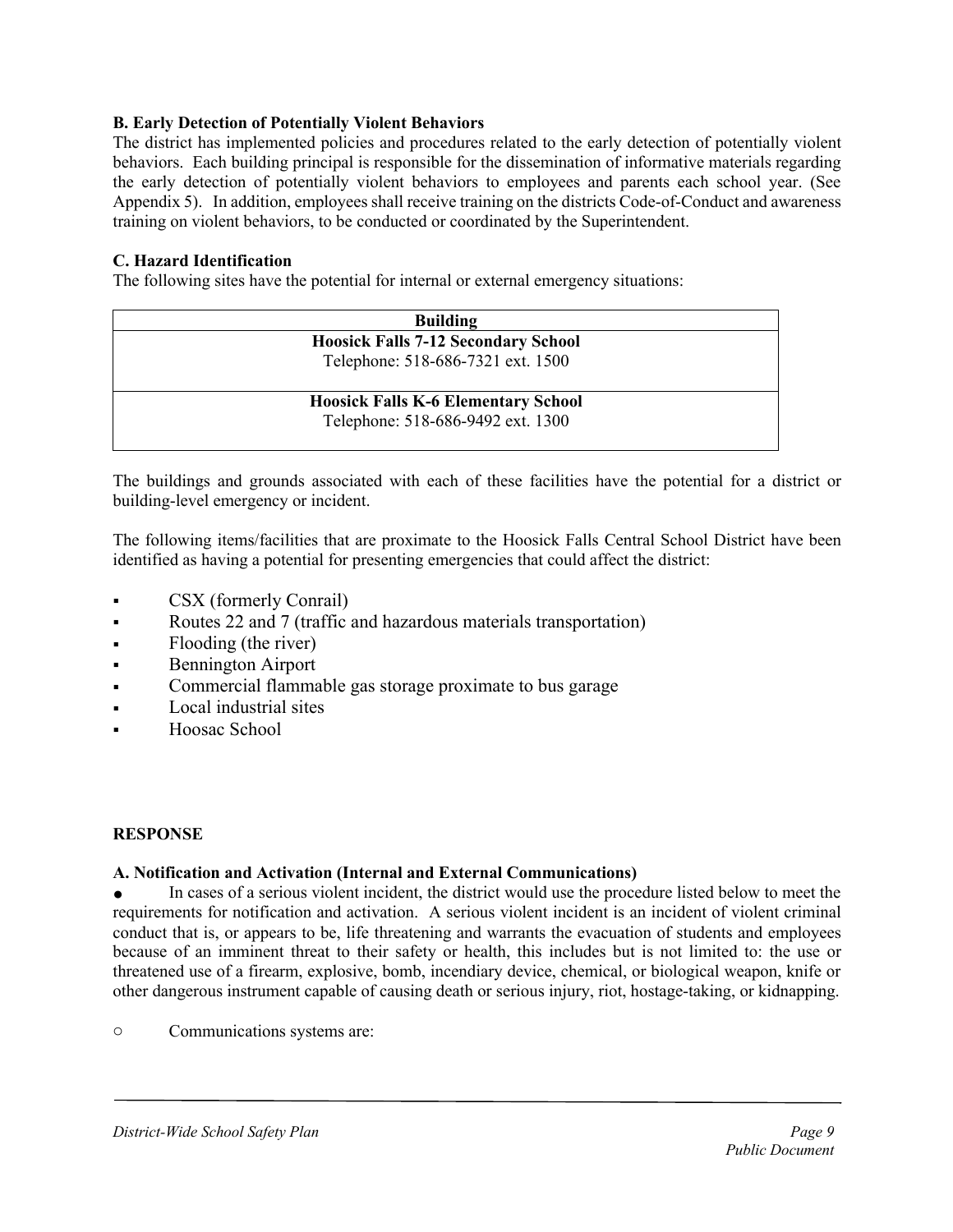#### **Internal**

| Administrators, Teachers and Staff | Public address system, All-Call System  |
|------------------------------------|-----------------------------------------|
| Students                           | Public address system and verbally from |
|                                    | supervising teachers                    |
| Superintendent of Schools          | Phone by building offices               |
| Buildings and Grounds              | Phone or radio by building offices      |
| Board of Education                 | Phone                                   |

#### **External**

| State Police/Rensselaer County Sheriff | 911                                                                                                                                                                                                               |
|----------------------------------------|-------------------------------------------------------------------------------------------------------------------------------------------------------------------------------------------------------------------|
| County Emergency Dispatch              | 911                                                                                                                                                                                                               |
| Town of Hoosick Rescue Squad           | 911                                                                                                                                                                                                               |
| Hoosick Fire Department                | 911 (Direct to specific entrance)                                                                                                                                                                                 |
| Parents                                | By School Messenger All Call system whenever<br>possible; mass direction via radio to a neutral<br>location. Efforts by Hoosick Falls Police<br>Department to keep parents from removing<br>students is paramount |
| News Media                             | Superintendent of Schools                                                                                                                                                                                         |

The Superintendent of Schools shall be responsible for conveying emergency information to educational facilities within the Hoosick Falls Central School District. The Superintendent shall take appropriate steps to secure the following information about each educational agency within the district: number of students, number of employees, transportation requirements associated with the evacuation of each facility; and the business and home telephone numbers of key officials of each agency. Such information shall be updated at least annually by the Superintendent. Each such agency would report material changes to such data to the Superintendent of Schools, in writing, within 7 days of such change.

Non-Public schools within the Hoosick Falls Central School district are:

Hoosac School Pine Valley Road PO Box 9 Hoosick, NY 12089 Headmaster Telephone: (518) 686-7331

Head Start 75 River Road Hoosick Falls, NY 12090 Center Manager Telephone: (518) 686-5045

*District-Wide School Safety Plan Page 10*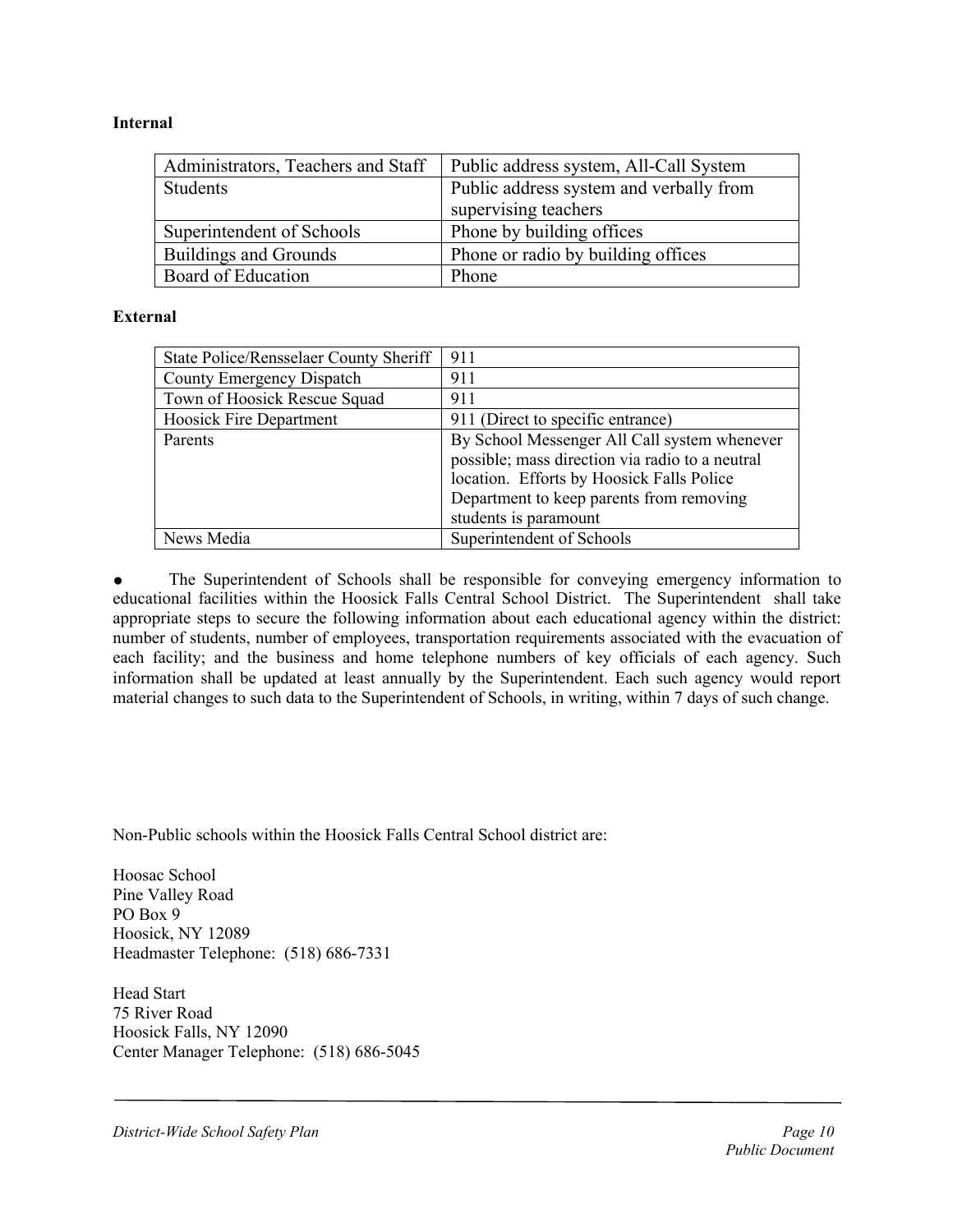A list of daycare centers in the Hoosick Falls Central School District are listed in the building-level plan.

Information will be provided to parents, guardians or persons in parental relation to the students in the event of a violent incident or an early dismissal through the use of a text messaging (preferred option), via phone at the building level using the student/parent directory and/or local and regional radio and TV stations. These are the same stations that are used to announce official school delays or closings. This information is provided to parents through the School District website, social media and building handbooks. Additionally, if an event occurs at the school district where students cannot be released immediately, a parent/community public information center may be established at:

Hoosick Falls Armory 80 Elm Street, Hoosick Falls, NY

In the event that this public information center is established, parents and community members are encouraged not to report to the school district where a building may be in crisis, but rather gather at the Hoosick Falls Armory where regular public information statements will be made by the Superintendent or designee.

# **B. Situational Responses – Multi-Hazard Response and Response Protocols**

Staff cooperation is critical when an act of violence occurs. In the event of a criminal act, bomb threat, civil disturbance, intrusion, hostage-taking, kidnapping, serious violent incident, or other threatening event, staff response may include:

1. Verbal instructions to cease the behavior.

2. Call for assistance from the School Resource Officer and/or other staff.

3. Verbal instructions to follow classroom emergency procedures based on the administrator's instruction over the public address system.

4. Notify Law enforcement and other necessary emergency response agencies through building offices.

- 5. Removal of any onlookers that could aggravate the situation.
- 6. Not invading the space of the individual(s) involved.
- 7. Removal of any potentially dangerous weapons or objects.
- 8. Physical restraint if other actions do not stop the violence.

In the event of a violent incident, the following policies and procedures are to be followed at the district level:

The Superintendent will ensure the building-level team has adequate resources to respond to the emergency.

The Superintendent will develop a public information strategy to communicate necessary information to the media, parents and staff.

- The District Office will notify the Chair of the district's Crisis Intervention Team of the event.
- The Superintendent will notify appropriate Board of Education members of the incident.
- The Superintendent will notify the BOCES District Superintendent that the school's emergency plan has been activated and file any necessary information with the State Education Department.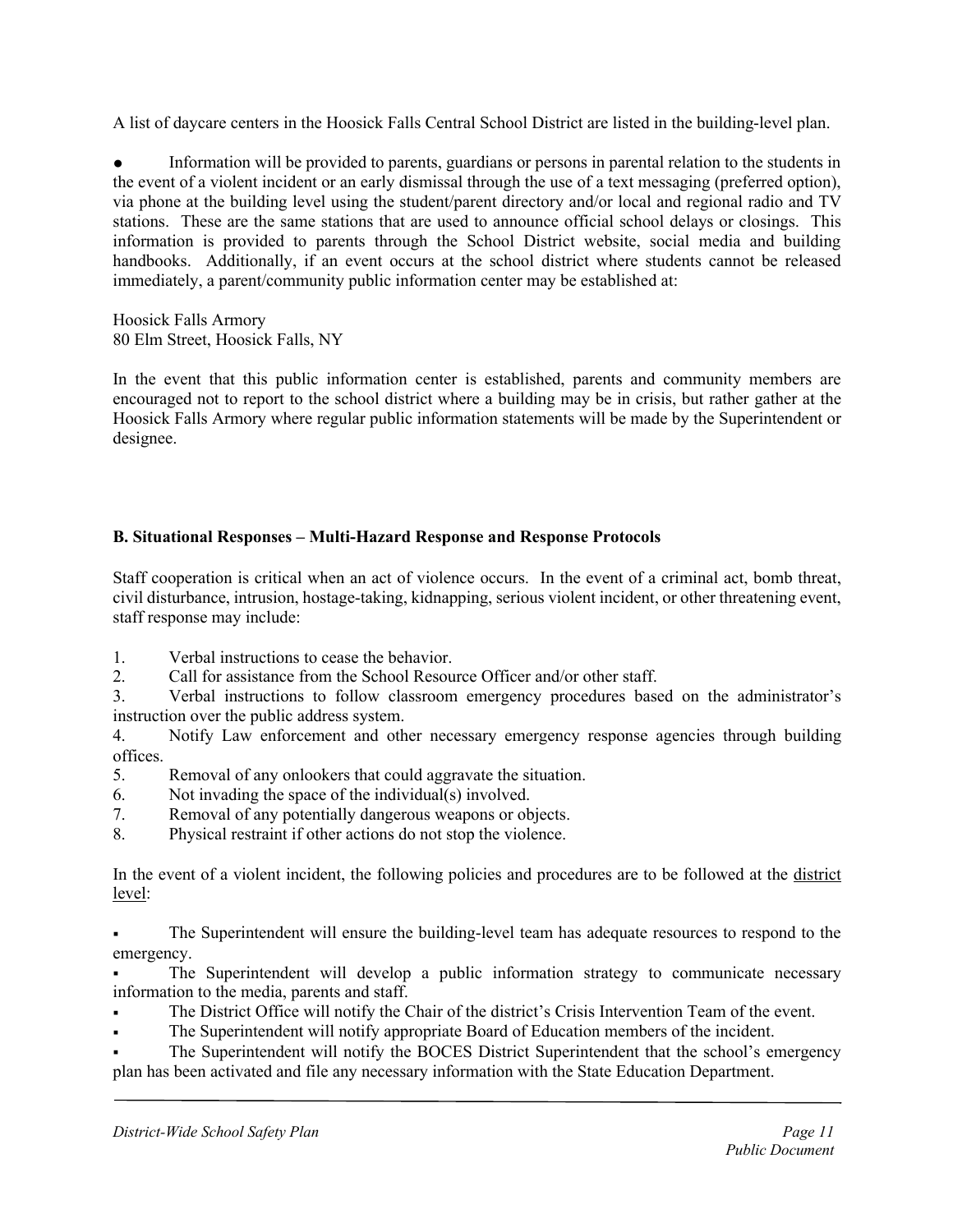In the event of a violent incident, the following policies and procedures are to be followed at the school building level:

Student reports an incident to an adult or an adult observes an incident.

▪ Adults take appropriate action as necessary to respond to the incident.

A written referral is forwarded to the building principal after the event has been managed.

School guidance counselor, social worker, nurse and School Resource Officer are involved when necessary.

Building principal will conference with the student(s) involved to determine the problems/issues.

If parental notification is necessary, the building principal will contact the parent(s) and may arrange a parent conference.

Appropriate discipline will be administered following the District Code of Conduct and incident reported to the State Education Department, when appropriate.

Follow-up of the violent incident should include:

1. Investigation of the incident by building principal, School Resource Officer and law enforcement, as necessary

2. Preparation of written accounts of the incident by all involved as soon as possible but always within 24 hours

3. Review of written accounts by the building principal for any disparities

4. Appropriate disciplinary action according to the Code of Conduct

5. Review of the entire incident by administration and the School Resource Officer for future planning:

- a. What happened?
- b. Where did it happen?
- c. When did it happen?
- d. Why did it happen?
- e. How did it happen?
- f. How many individuals were involved?
- g. Are the individuals associated with a group?
- h. How could the incident have been prevented?
- i. What warning signs were missed?
- j. What can we do to prevent a future incident?

6. Counseling or other needed support for the victim(s), other students and staff involved in the incident.

7. Necessary reporting and parental notification.

Each school's building-level plan lists building specific response actions to criminal acts, serious violent incidents, bomb threats, civil disturbance, intrusion, hostage-taking, kidnapping, as well as technological and natural disasters.

# **Response Protocols**

The Hoosick Falls Central School District has a comprehensive multi-hazard Emergency Response Plan which is updated annually. Copies of the plan are available in each Principal's Office as well as in the Superintendent's Office and the District Office. Elements of the plan include:

Chain of Command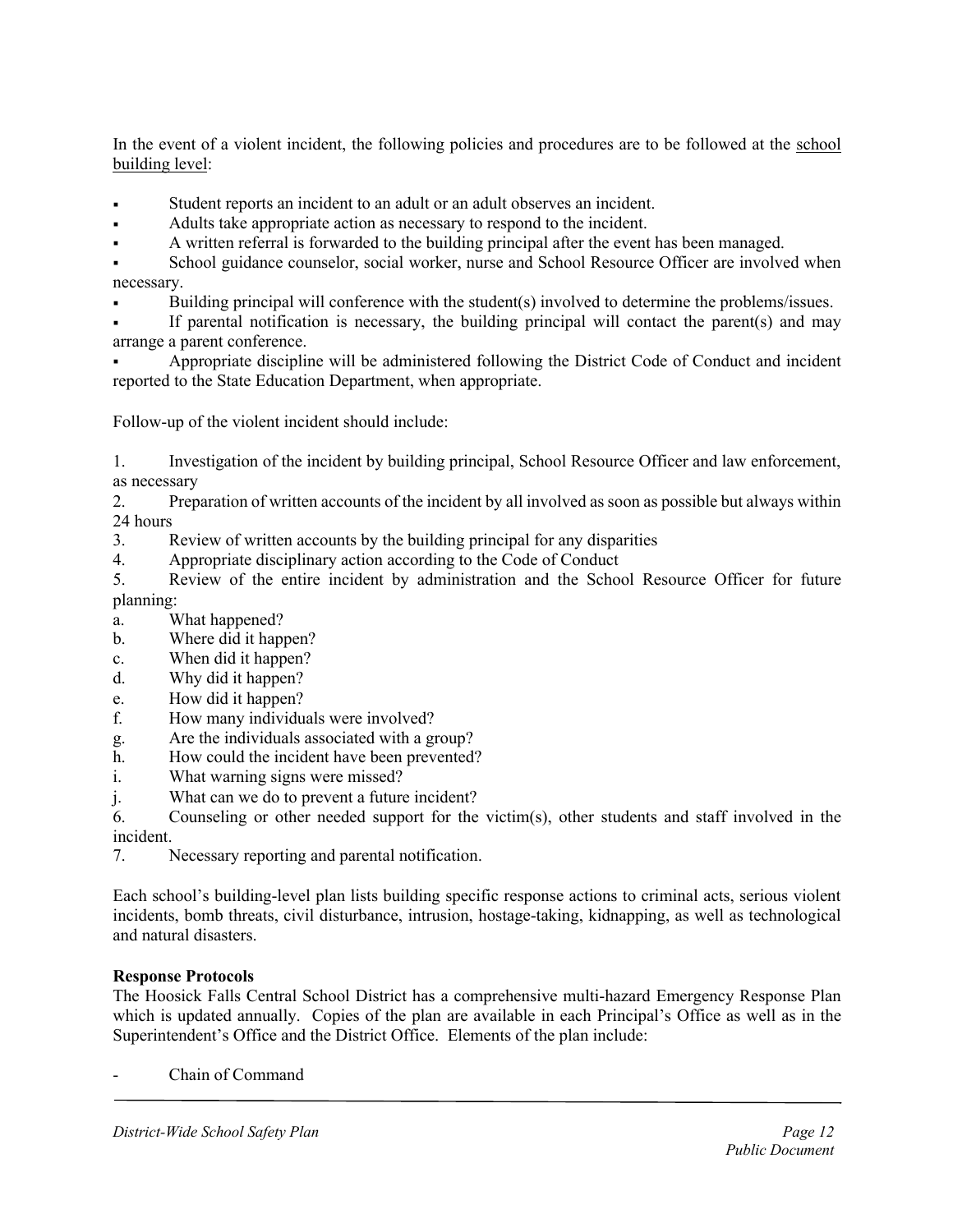- **Other Relevant Parties**
- Emergency Planning Committee
- Emergency Telephone Numbers
- Telephone Tree
- First Aid List
- Fleet List

- A list of hazardous incidents and a response plan for each (*e.g*. bomb threat, hostage, intruder, natural disaster, structural failure, *et. al.*)

#### **Chain of Command**

Superintendent - Chief Emergency Officer School Business Administrator Director of Special Education 7-12 Secondary Principal UPK-6 Elementary Principal Superintendent of Buildings and Grounds

7-12 Assistant Principal UPK-6 Assistant Principal

#### **Arrangements for Obtaining Emergency Assistance from Local Government**

The School's Administration shall use the following process in making arrangements for obtaining assistance during emergencies from emergency services organizations and local county government agencies including the Village of Hoosick Falls and Town of Hoosick Falls:

Superintendent/Designee in an emergency contacts dispatch point or 911 center for fire or EMS response. Contact information is contained in the Building-Level School Safety Plan in Appendix A.

Superintendent/Designee contacts the highest-ranking local government official for notification and/or assistance.

#### **Procedures for Obtaining Advice and Assistance from Local Government Officials**

The School's Administration shall use the following protocol for obtaining advice and assistance from local government officials including the county or city officials responsible for implementation of Article 2-B of the Executive Law:

Superintendent/Designee in an emergency will contact the emergency management coordinator and/or the highest-ranking local government official for obtaining advice and assistance.

The district has identified resources for an emergency from the following agencies: examples include the Red Cross, fire department, police, Rescue Squad, private industry, private individuals, religious organizations and others.

#### **District Resources Available for Use in an Emergency**

The Hoosick Falls Central School District has created a comprehensive list of resources available during an emergency, including fuel sources, communications, food service capability, school bus and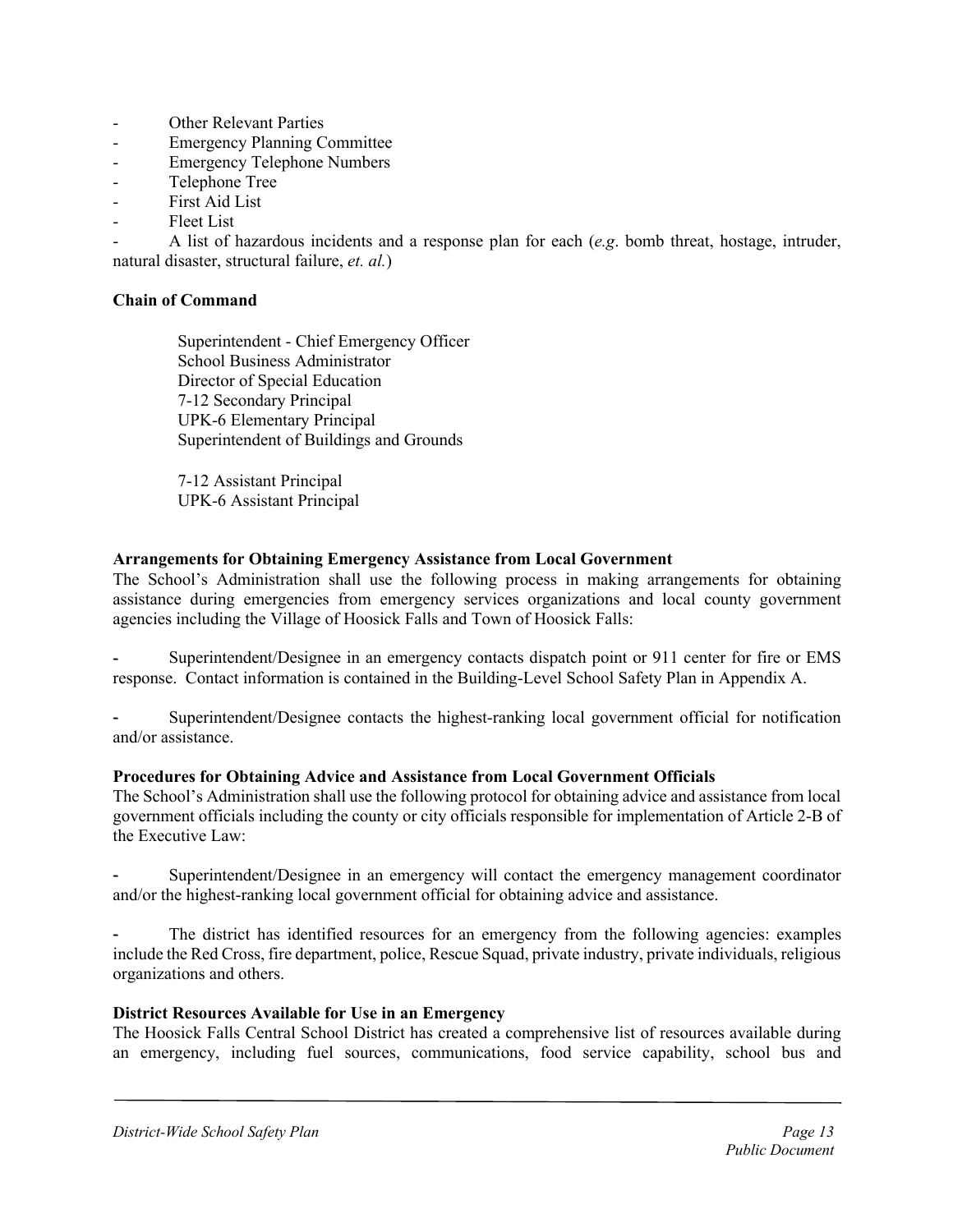maintenance vehicle lists, medical supplies, and AED, CPR and First Aid trained staff. Specific information in each of these categories is contained in the building-level plan.

# **Procedures to Coordinate the Use of School District Resources and Manpower during Emergencies**

The district shall use the following procedure to coordinate the use of school district resources and manpower during emergencies:

- The Building Principal of the effected facility shall contact the Superintendent or the District-wide Safety Team and request the necessary manpower or resources.

The Superintendent of Schools, or the highest-ranking person in the chain of command shall assess the request and allocate personnel and resources as necessary.

# **Protective Action Options**

The Hoosick Falls Central School District shall follow the protocols set forth below in assessing the appropriate protective action option. The decision to cancel school, to dismiss early, shelter in place or evacuate shall be made by the Superintendent or designee in cooperation with state and local emergency responders as appropriate.

- School cancellation
- o Monitor any situation that may warrant a school cancellation
- o Make determination
- o Contact local media
- School delay
- o Monitor any situation that may warrant school delay
- o If conditions warrant, delay opening of school
- o Contact Transportation Supervisor to coordinate transportation issues.
- o Contact local media, post on social media and website to inform parents of delayed opening.
- o Set up an information center so that parents may make inquiries as to the situation.
- o Provide for safety and security of employees and students who do come to school.
- Early dismissal
- o Monitor situation
- o If conditions warrant, close school
- o Contact Transportation Supervisor to arrange transportation.
- o Contact local media, post on social media and website to inform parents of early dismissal*.*
- o Set up an information center so that parents may make inquiries as to the situation.
- o Retain appropriate district personnel until all students have been returned home.

Evacuation (before, during and after school hours, including security during evacuation and evacuation routes)

- o Determine the level of threat
- o Contact Transportation Supervisor to arrange transportation
- o Clear all evacuation routes and sites prior to evacuation.
- o Evacuate all employees and students to pre-arranged evacuation sites.
- o Account for all students, employees and visitors. Report any missing employees, students or visitors to the Building Principal.
- o Verify the building is safe for re-occupancy.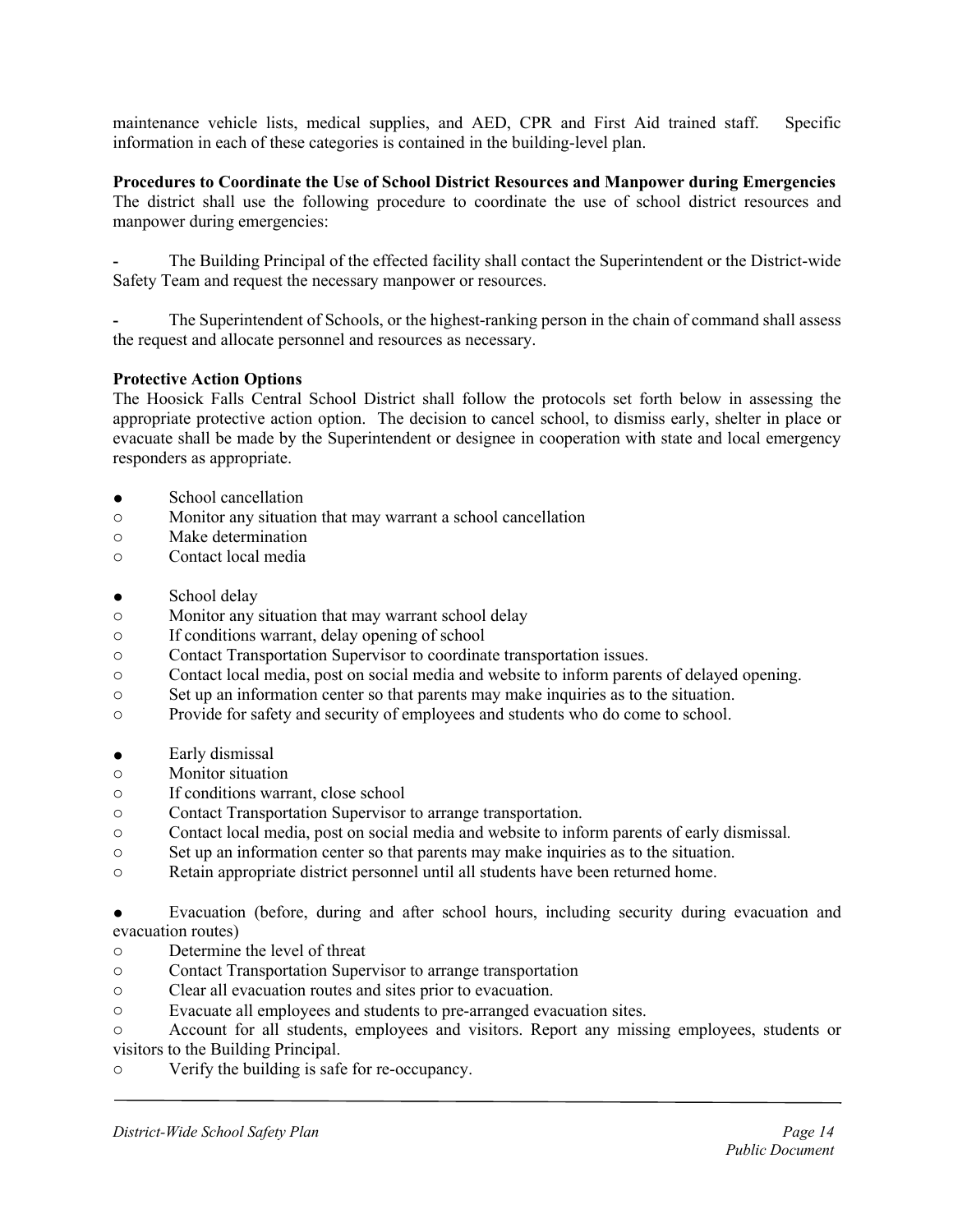o Make determination regarding early dismissal

o If determination was made to dismiss early, contact local media, post on social media and website to inform parents of early dismissal.

- o Ensure adult supervision or continued school supervision/security.
- o Set up an information center so that parents may make inquiries as to the situation.
- o Retain appropriate district personnel until all students have been returned home.
- o Verify the building is safe for re-occupancy.
- Sheltering sites (internal and external)
- o Determine the level of threat
- o Determine location of sheltering depending on the nature of incident.
- o Account for all students and employees. Report any missing employees or students to the designer.
- o Determine other occupants in the building.
- o Make appropriate arrangements for human needs.
- o Take appropriate safety precautions.
- o Establish a public information officer to provide information and current status of the situation to parents and other inquiring parties.
- o Retain appropriate district personnel until all students have been returned home.

# **RECOVERY**

#### **A. District Support for Buildings**

The Hoosick Falls Central School District District-wide Team will support the Building-level Emergency Response Team and the Crisis/Post-Incident Response Teams in affected schools.

#### **B. Disaster Mental Health Services**

The district office shall assist in the coordination of Disaster Mental Health Resources, in support of the Crisis/Post-Incident Response Teams in the affected schools. The Superintendent or his/her designee may gain additional resources as the situation requires. Potential providers include the Southern Vermont Medical Center, Twin Rivers Medical P.C., Hoosick Falls Area Church Association, Unified Services, Samaritan Hospital, and the Rensselaer County Department of Mental Health.

# **APPENDICES**

#### *Appendix 1:*

Listing of all school buildings covered by the District-wide School Safety Plan with addresses of buildings, and contact names and telephone numbers for building employees.

Listing of District-wide Safety Team Members.

#### *Appendix 2:*

Summary of Building-level plan.

#### *Appendix 3:*

Copy of the Hoosick Falls Central School District Code-of-Conduct.

# *Appendix 4:*

Internal resources of the Hoosick Falls Central School District.

#### *Appendix 5:*

The Early Detection of Potentially Violent Behaviors – A Guide for Families and Communities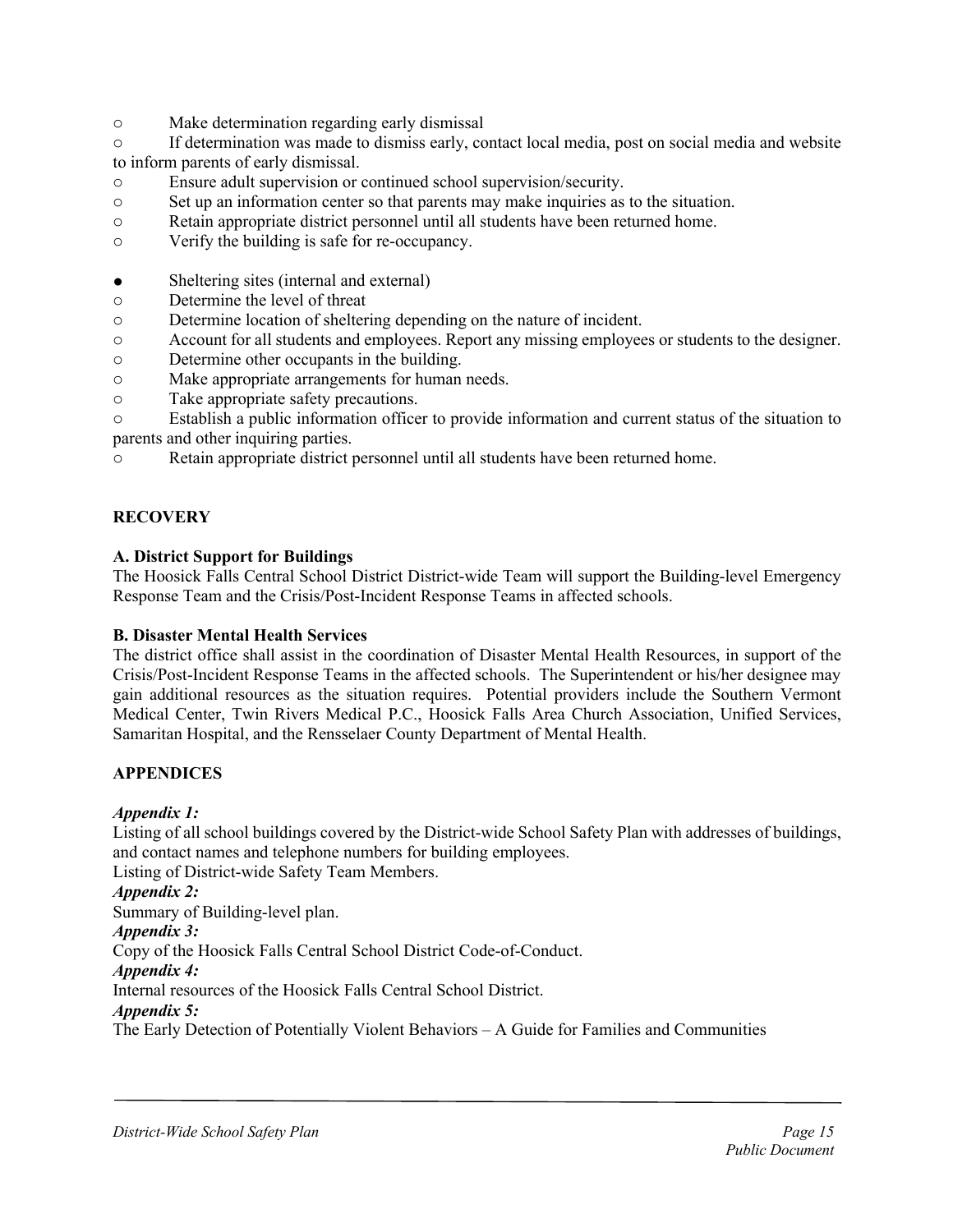#### **Appendix 1 - Listing of all school buildings covered by the District.**

**Hoosick Falls Central School District Office** 21187 Route 22 Hoosick Falls, NY 12090 Telephone: 518-686-7012

# **Hoosick Falls 7-12 Secondary School**

21187 Route 22 Hoosick Falls, NY 12090 Telephone: 518-686-7321

#### **Hoosick Falls K-6 Elementary School**

21187 Route 22 Hoosick Falls, NY 12090 Telephone: 518-686-9492

# **Hoosick Falls Bus Garage**

21429 Route 22 Hoosick Falls, NY 12090 Telephone: 518-686-9663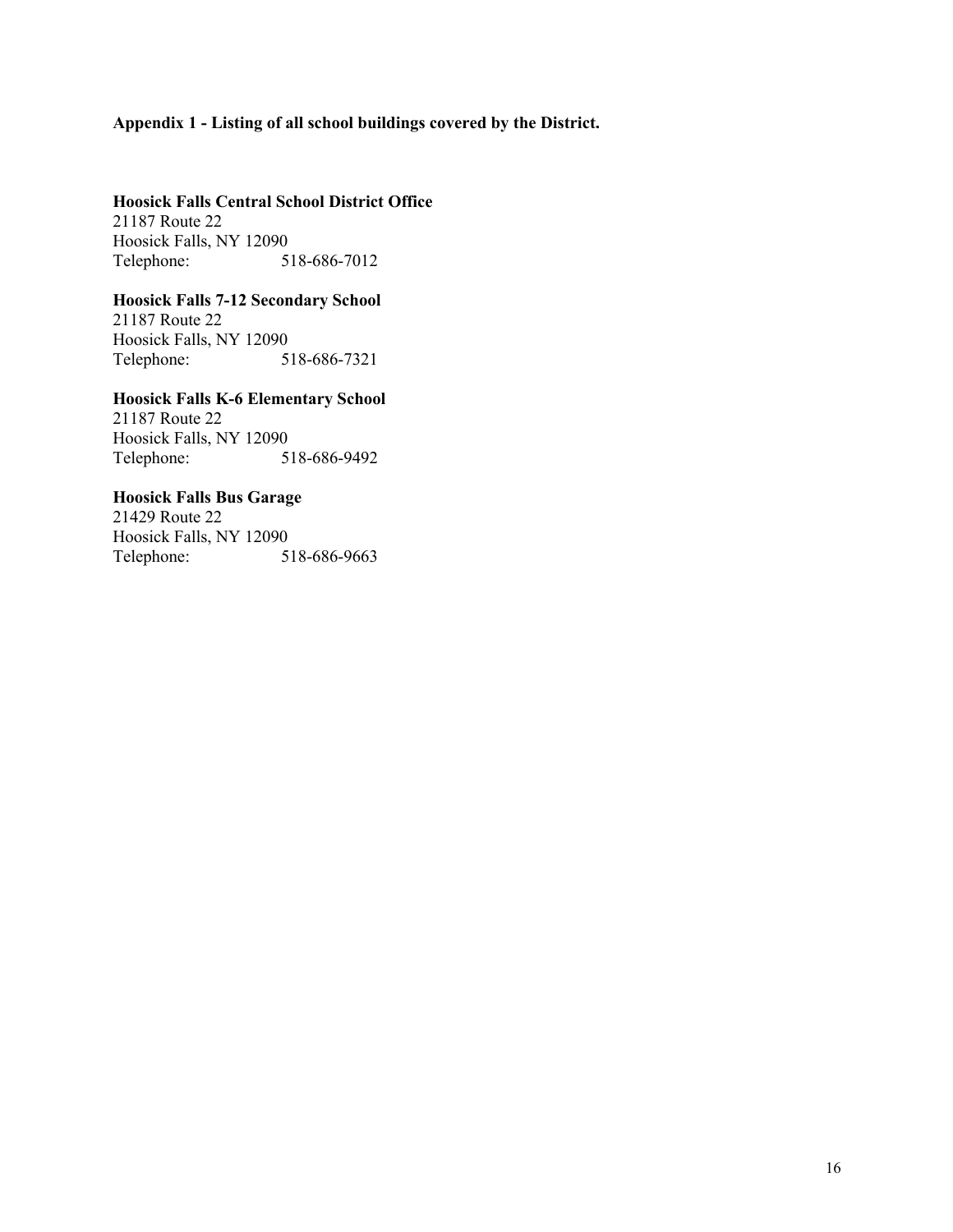# **Appendix 1**

#### **District-Wide Safety Team Membership 2018-2019 School Year**

Superintendent School Business Administrator Director of Special Education 7-12 Secondary Principal UPK- 6 Elementary Principal Superintendent of Buildings and Grounds Transportation Supervisor K-6 Elementary Nurse 7-12 Secondary Nurse Teacher, K-6 Elementary Teacher, 7-12 Secondary Parent Board of Education Member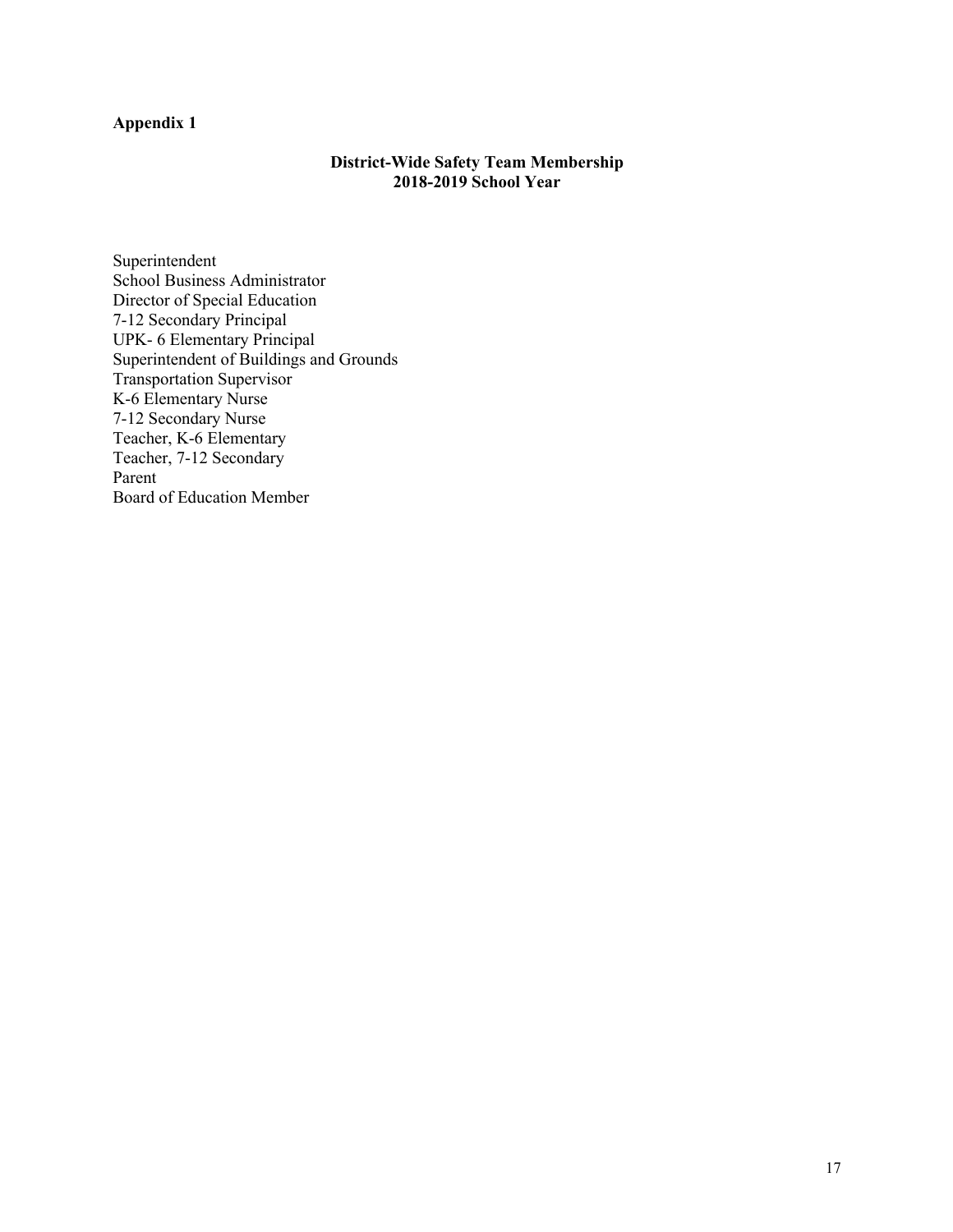# **Appendix 2**

#### **Hoosick Falls Central School District Building-Level Emergency Response Plan Summary**

#### **Commissioner's Regulation 155.17**

#### **INTRODUCTION**

Emergencies in schools must be addressed in an expeditious and effective manner. Schools are at risk of acts of violence, natural, and manmade disasters. To address these threats, the State of New York has enacted the Safe Schools Against Violence in Education (SAVE) law. Project SAVE is a comprehensive planning effort that addresses prevention, response, and recovery with respect to a variety of emergencies in schools.

The Hoosick Falls Central School District supports the SAVE Legislation and intends to facilitate the planning process. The Superintendent of Schools encourages and advocates on-going district-wide cooperation and support of Project SAVE.

#### **GENERAL CONSIDERATIONS AND GUIDELINES**

#### **A. Purpose**

The Hoosick Falls Central School District's Building-level Emergency Response Plan was developed pursuant to Commissioner's Regulation 155.17. At the direction of the Hoosick Falls Central School District Board of Education, the Principals of the Hoosick Falls Central School District schools appointed a Building-level School Safety Team and charged it with the development and maintenance of the School Emergency Response Plan.

#### **B. Identification of School Teams**

Each building has developed three emergency teams:

- 1. Building-level School Safety Team
- 2. Building-level School Emergency Response Team
- 3. Building-level Post-incident Response Team

#### **C. Concept of Operations**

1. The initial response to all emergencies will be by the School Emergency Response Team.

2. Upon the activation of the School Emergency Response Team, the Superintendent of Schools or his/her designee will be notified and, where appropriate, local emergency officials will also be notified.

3. Efforts may be supplemented by county and state resources through existing protocols.

#### **D. Plan review and public comment**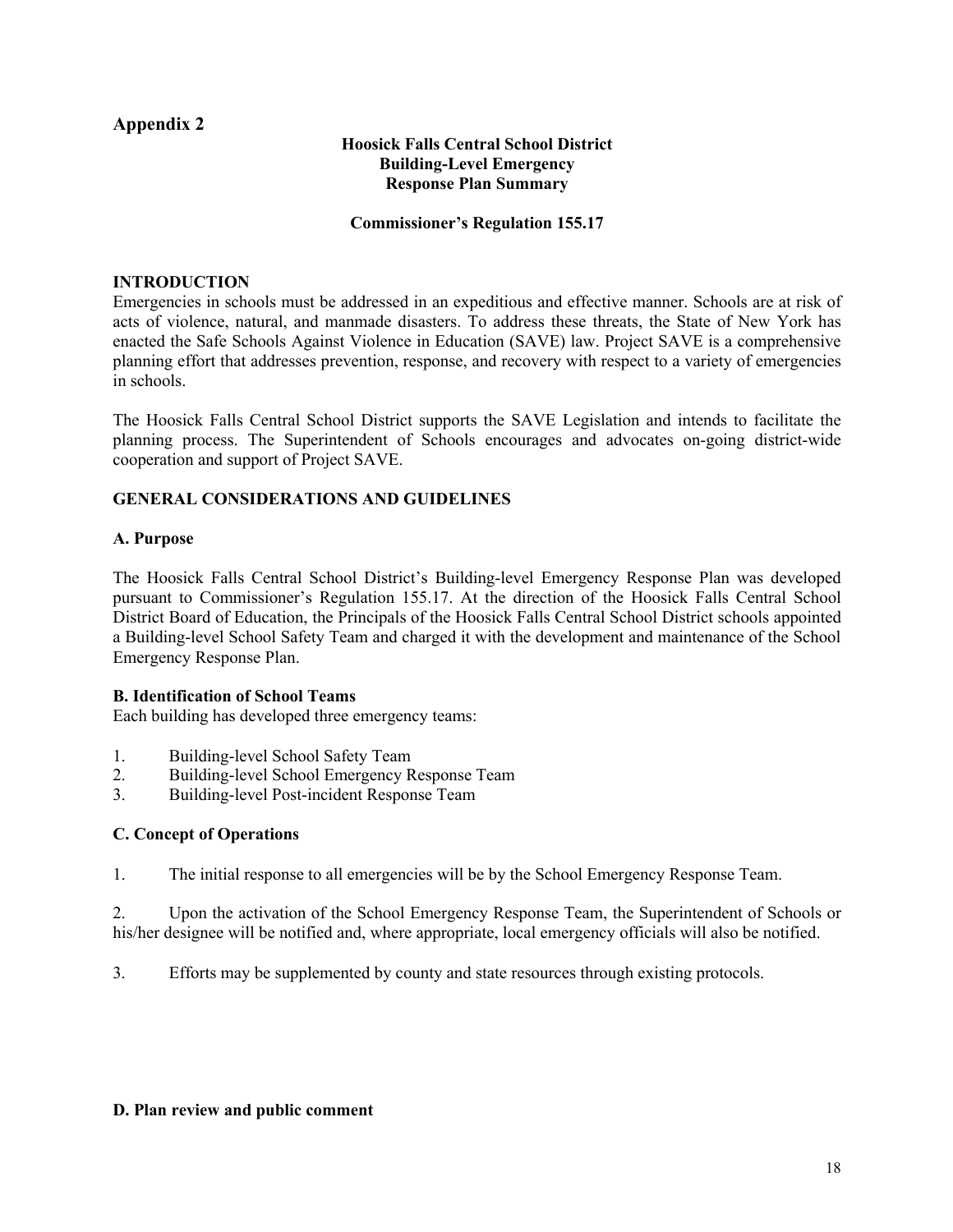1. This plan will be reviewed periodically during the year and will be maintained by the Buildinglevel School Safety Team. The required annual review will be completed on or before September 1 of each year after its adoption by the Board of Education.

2. Pursuant to Commissioner's Regulation 155.17 (e)(3), a summary of this plan will be made available for public comment at least 30 days prior to its adoption. The School Board may adopt the districtwide and building-level plans only after at least one public hearing that provides for the participation of school personnel, parents, students and any other interested parties. The plans must be formally adopted by the Board of Education.

3. Building-level Emergency Response Plans shall be confidential and shall not be subject to disclosure under Article 6 of the Public Officers Law or any other provision of law, in accordance with Education Law Section 2801-a.

4. Full copies of the Building-level Emergency Response Plan will be supplied to both local and State Police within 30 days of adoption but no later than October 15 of each year.

# **PLAN SUMMARY**

#### **RISK REDUCTION/PREVENTION AND INTERVENTION**

#### **A. Designation of School Teams**

1. A Building-level School Safety Team, including the members required by regulation, has been created. Members of the team include: school safety personnel; local law enforcement officials; representatives of teacher, administrator, and parent organizations; local ambulance and other emergency response agencies; community members; other school personnel; and other representatives appointed by the Board of Education.

2. A Building-level Emergency Response Team, including the members required by regulation, has been created. Members of the team include: school personnel, local law enforcement officials, representatives from local, regional, and/or State emergency response agencies; and other appropriate incident response teams.

3. A Building-level Crisis/Post-incident Response Team, including the members required by regulation, has been created. Members of the team include: school personnel; medical personnel; mental health counselors; and others who can assist the school community in coping with the aftermath of a serious violent incident or emergency.

#### **B. Prevention/Intervention Strategies**

1. Training for emergency teams and individuals who have safety responsibility, including deescalation training, has been conducted as determined in the district-wide plan.

2. Procedures for an annual review and the conduct of drills and exercises to test components of this school's plan, including the use of tabletop exercises, in coordination with local and county emergency responders and preparedness officials have been developed and will be implemented.

3. The District-wide School Safety Plan requires annual multi-hazard training for students and staff. The school's plan describes how this training will be provided to staff and students in the building.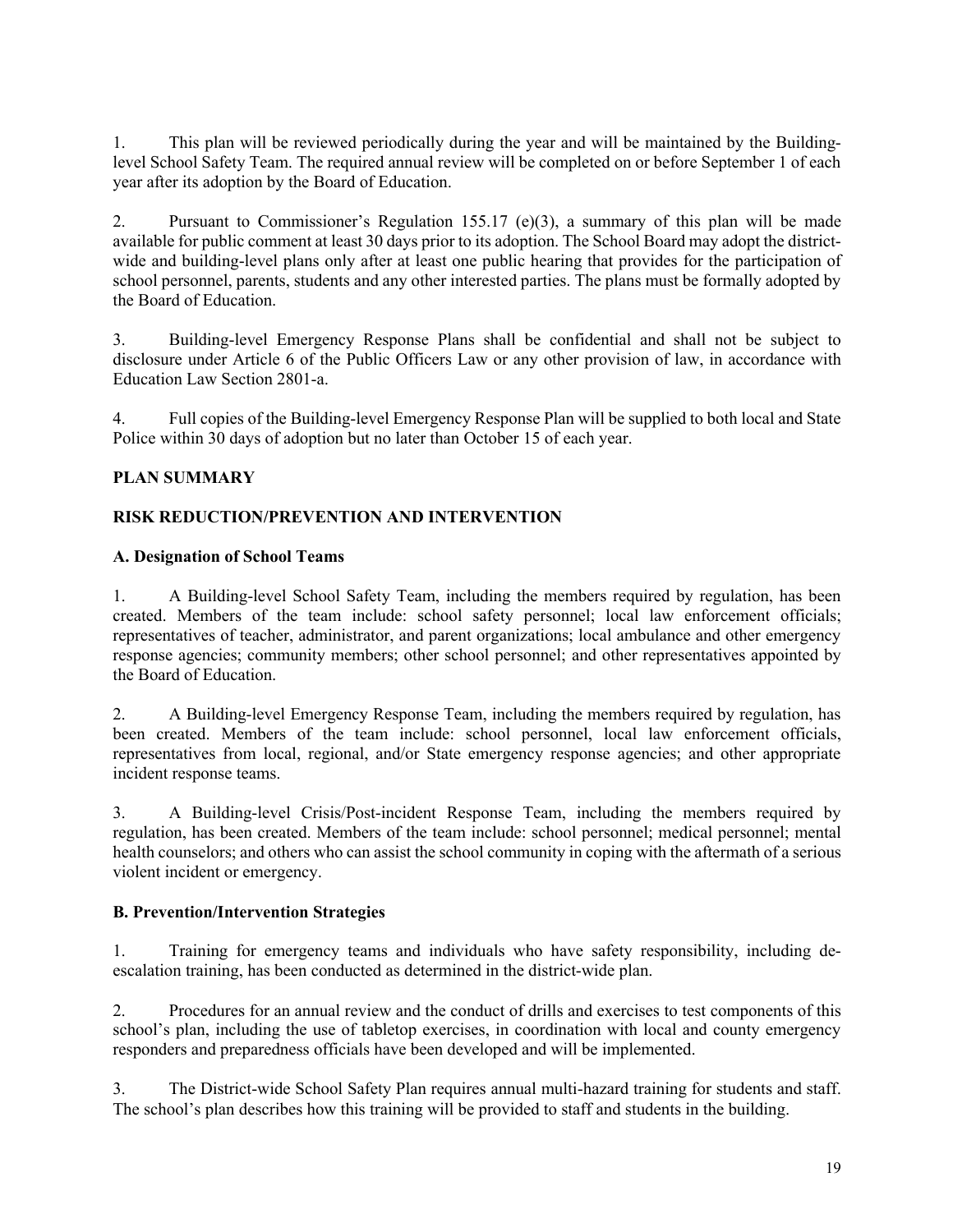#### **C. Identification of Sites of Potential Emergencies**

The District-wide School Safety Plan requires an identification of sites of potential emergency. The Building-level School Safety Team has identified both internal and external hazards that may warrant protective actions, such as the evacuation and sheltering of the school population.

#### **RESPONSE**

#### **A. Assignment of Responsibilities**

A chain of command consistent with the National Interagency Incident Management System (NIIMS)/Incident Command System (ICS) will be used in response to an emergency in the building. In the event of an emergency, the building's response team may adapt NIIMS/ICS principles based on the needs of the incident. The Superintendent is designated as the District Chief Emergency Officer.

#### **B. Continuity of Operations**

The building has developed procedures to continue operations during an emergency.

#### **C. Access to Floor Plans**

Procedures have been developed to ensure that crisis response, fire and law enforcement agencies have access to floor plans, blueprints, schematics or other maps of the school's interior, school grounds and road maps of the immediate surrounding area.

#### **D. Notification and Activation**

Procedures have been developed to ensure that crisis response, fire and law enforcement agencies have access to floor plans, blueprints, schematics or other maps of the school's interior, school grounds and road maps of the immediate surrounding area.

Internal and external communication systems have been developed that will be used in emergencies.

Procedures are in place for notification and activation of the Building-level Emergency Response Plan.

#### **E. Hazard Guidelines**

The District-wide School Safety Plan includes multi-hazard response plans for taking actions in response to an emergency. The school building's plan includes building-specific guidelines for the following types of emergencies: Threats of Violence, Intruder, Hostage/Kidnapping, Explosive/Bomb Threat, Natural/Weather Related, Hazardous Material, Civil Disturbance, Biological, School Bus Accident, Radiological, Gas Leak, Epidemic, or Others as determined by the Building-level School Safety Team

#### **F. Evacuation Procedures**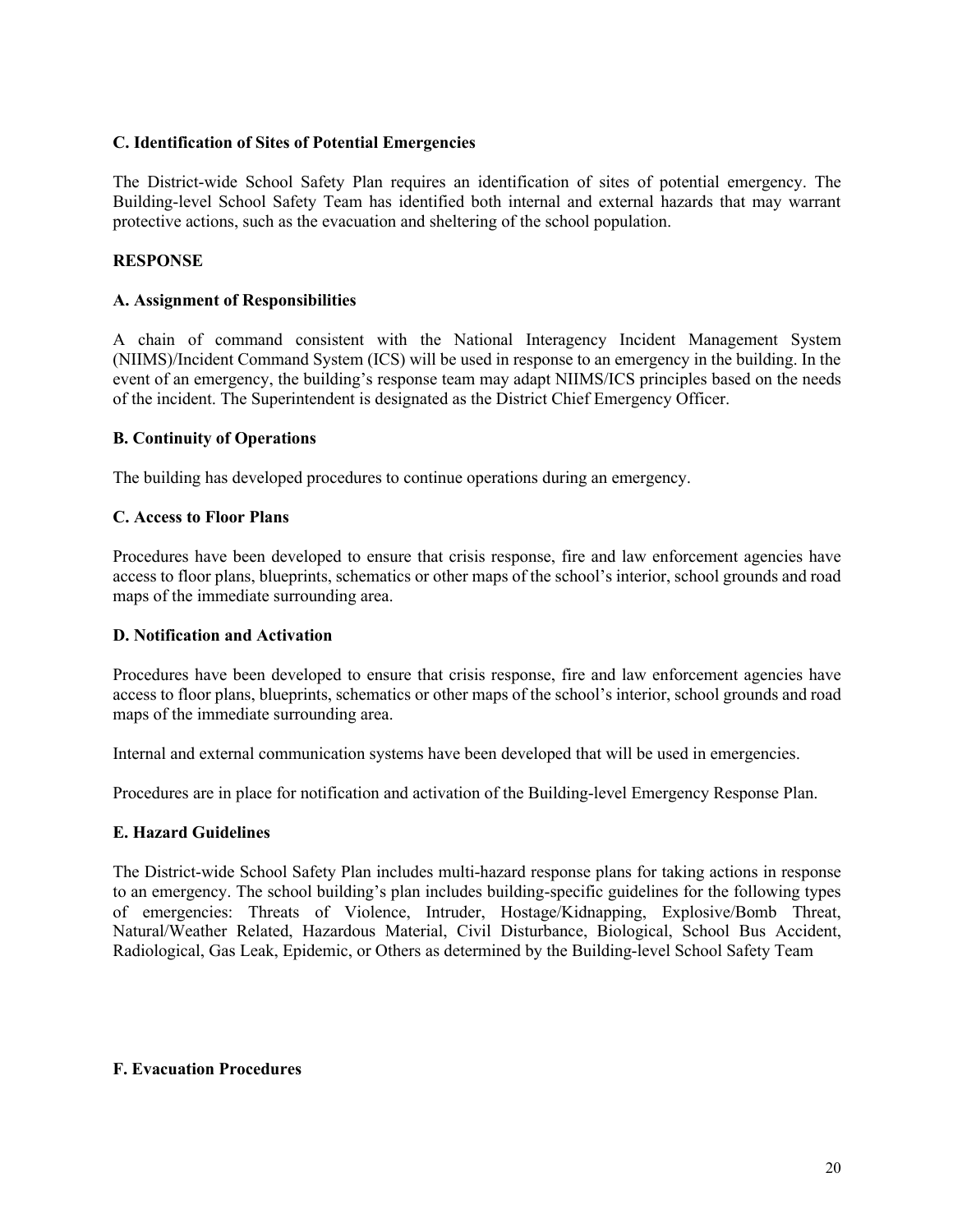Policies and procedures have been developed for the safe evacuation of students, teachers, other school personnel and visitors to the school in the event of a serious violent incident which include at least the following:

- 1. Evacuation before, during and after school hours (including security during evacuation)
- 2. Evacuation routes (internal & external)
- 3. Sheltering sites (internal & external)
- 4. Procedures for addressing medical needs
- 5. Transportation
- 6. Emergency notification of persons in parental relation to the students
- 7. Other procedures as determined by the Building-level School Safety Team.

#### **G. Security of Crime Scene**

Policies and procedures have been established for securing and restricting access to the crime scene in order to preserve evidence from being disturbed or destroyed in cases of violent crimes on school property.

# **RECOVERY**

The Building-level Emergency Response Plan will be coordinated with the statewide plan for disaster mental health services to assure that the school has access to federal, state and local mental health resources in the event of a violent incident.

Short-term actions for recovery include:

- 1. Mental health counseling (students and staff)
- 2. Building security
- 3. Facility restoration
- 4. Post-incident response critique
- 5. Other

Long-term actions for recovery include:

- 1. Mental health counseling (monitor for post-traumatic stress behavior)
- 2. Building security
- 3. Mitigation (to reduce the likelihood of occurrence and impact if it does occur again)
- 4. Other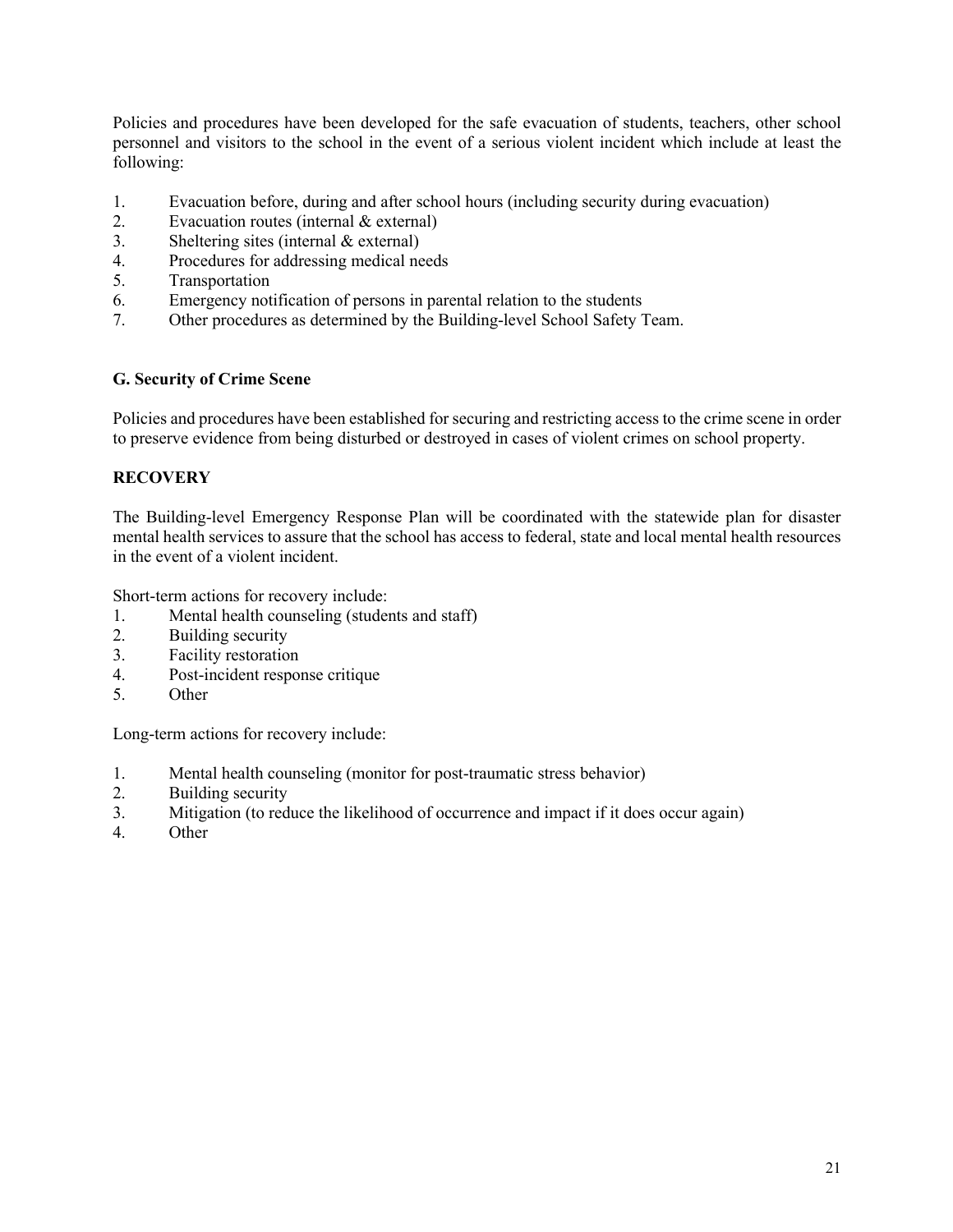# **Appendix 3**

Copies of the Student Handbooks are inserted in this section.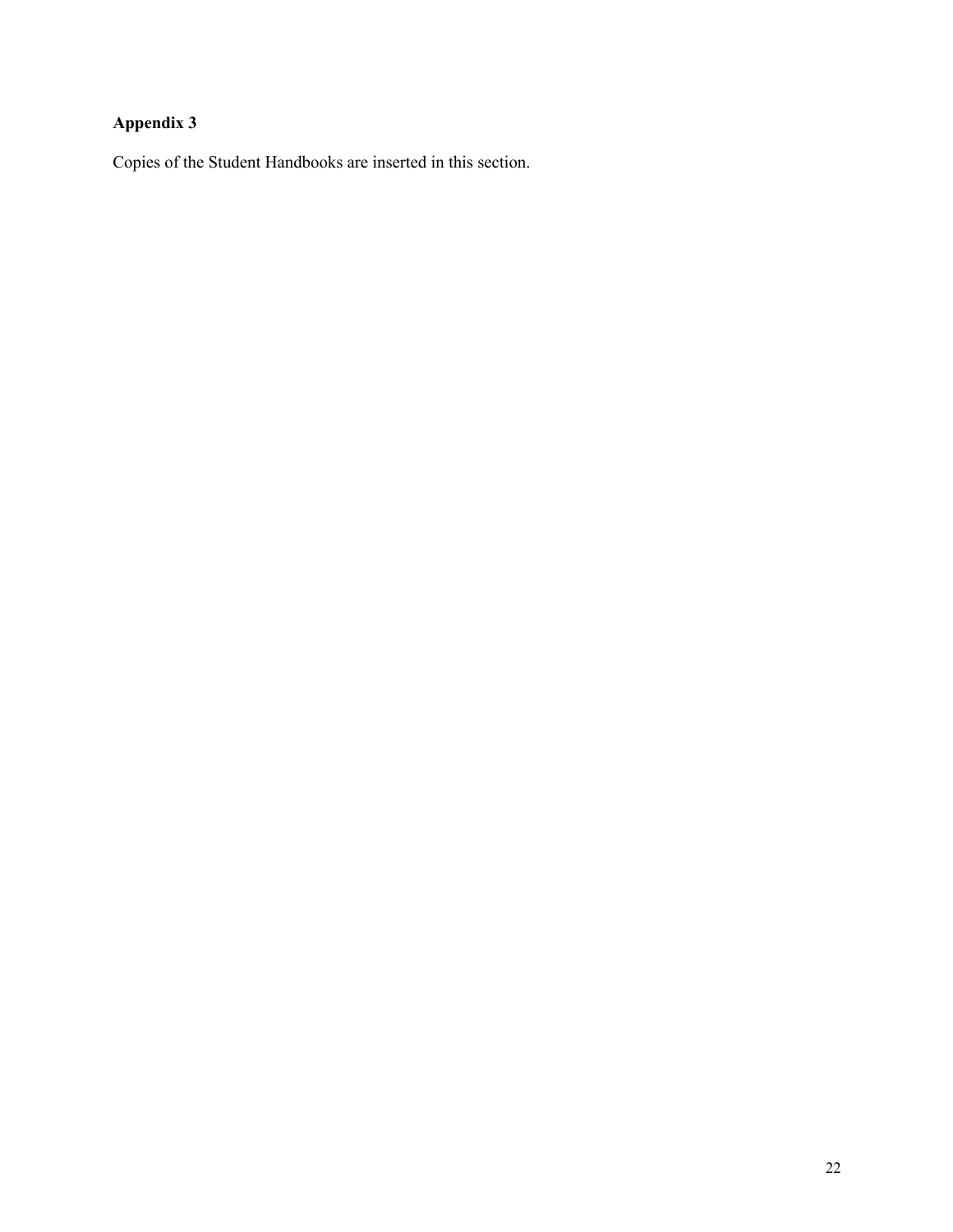#### **Appendix 4 - Listing of internal resources for Hoosick Falls Central School District**.

The District has the following resources available during times of crisis:

#### **Fuel Sources**

The district has a number of forms of fuel sources available for emergency use. For specific information consult building level plans.

#### **Communications**

The district has radios that have been distributed to key personnel in the buildings. For complete information refer to the building-level plan.

#### **Food Service Capability**

Each building-level plan lists the school's ability to provide food during times of emergencies, including total number of meals available on hand, and information on how kitchen appliances are powered.

#### **Vehicle List**

Each building-level plan lists the school bus vehicles and maintenance vehicles that might be available during times of emergency.

#### **Medical Supplies**

Each building-level plan lists medical supplies available during emergencies through the health office, as well as lists of AED, First Aid and CPR trained staff members.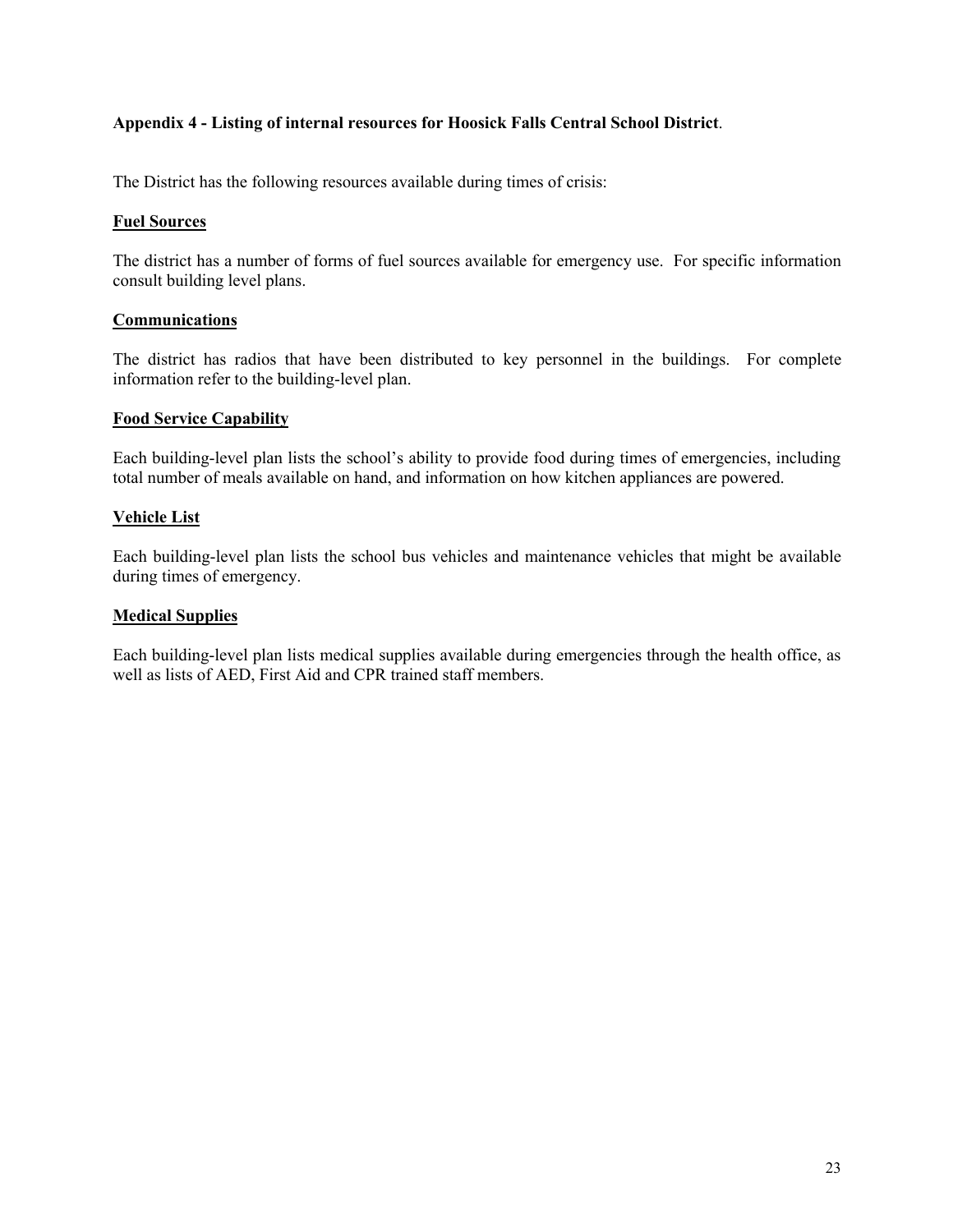#### **Appendix 5 - The Early Detection of Potentially Violent Behaviors – A Guide for Families and Communities**

#### **Early Warning Signs**

It is not always possible to predict behavior that will lead to violence. In some situations and for some youth, different combinations of events, behaviors, and emotions may lead to aggressive rage or violent behavior toward self or others. School personnel and students as well as parents are often in a good position to observe these early warning signs.

None of these signs alone is sufficient for predicting aggression and violence. Moreover, it is inappropriate- -and potentially harmful--to use the early warning signs as a checklist against which to match individual children. Rather, the warning signs are offered only as an aid in identifying and referring children who may need help. A good rule of thumb is to assume that these warning signs, especially when they are presented in combination, indicate a need for further analysis to determine an appropriate intervention.

The information that follows and such other information as may be appropriate concerning Early Warning shall be made available to all employees in a form to be determined by the Superintendent. It is the policy of the Hoosick Falls Central School District that employees and students use the early warning signs only for identification and referral purposes. Trained professionals should make diagnoses in consultation with the child's parents or guardian.

The following early warning signs are cited by the United States Department of Education in its publication entitled **Early Warning, Timely Response: A Guide to Safe Schools** and are presented with the following qualifications: they are not equally significant and they are not presented in order of seriousness. They include:

• Social withdrawal. In some situations, gradual and eventually complete withdrawal from social contacts can be an important indicator of a troubled child. The withdrawal often stems from feelings of depression, rejection, persecution, unworthiness, and lack of confidence.

Excessive feelings of isolation and being alone. Research has shown that the majority of children who are isolated and appear to be friendless are not violent. In fact, these feelings are sometimes characteristic of children and youth who may be troubled, withdrawn, or have internal issues that hinder development of social affiliations. However, research also has shown that in some cases feelings of isolation and not having friends are associated with children who behave aggressively and violently.

Excessive feelings of rejection. In the process of growing up, and in the course of adolescent development, many young people experience emotionally painful rejection. Children who are troubled often are isolated from their mentally healthy peers. Their responses to rejection will depend on many background factors. Without support, they may be at risk of expressing their emotional distress in negative ways-including violence. Some aggressive children who are rejected by non-aggressive peers seek out aggressive friends who, in turn, reinforce their violent tendencies.

Being a victim of violence. Children who are victims of violence-including physical or sexual abuse-in the community, at school, or at home are sometimes at risk themselves of becoming violent toward themselves or others.

Feelings of being picked on and persecuted. The youth who feels constantly picked on, teased, bullied, singled out for ridicule, and humiliated at home or at school may initially withdraw socially. If not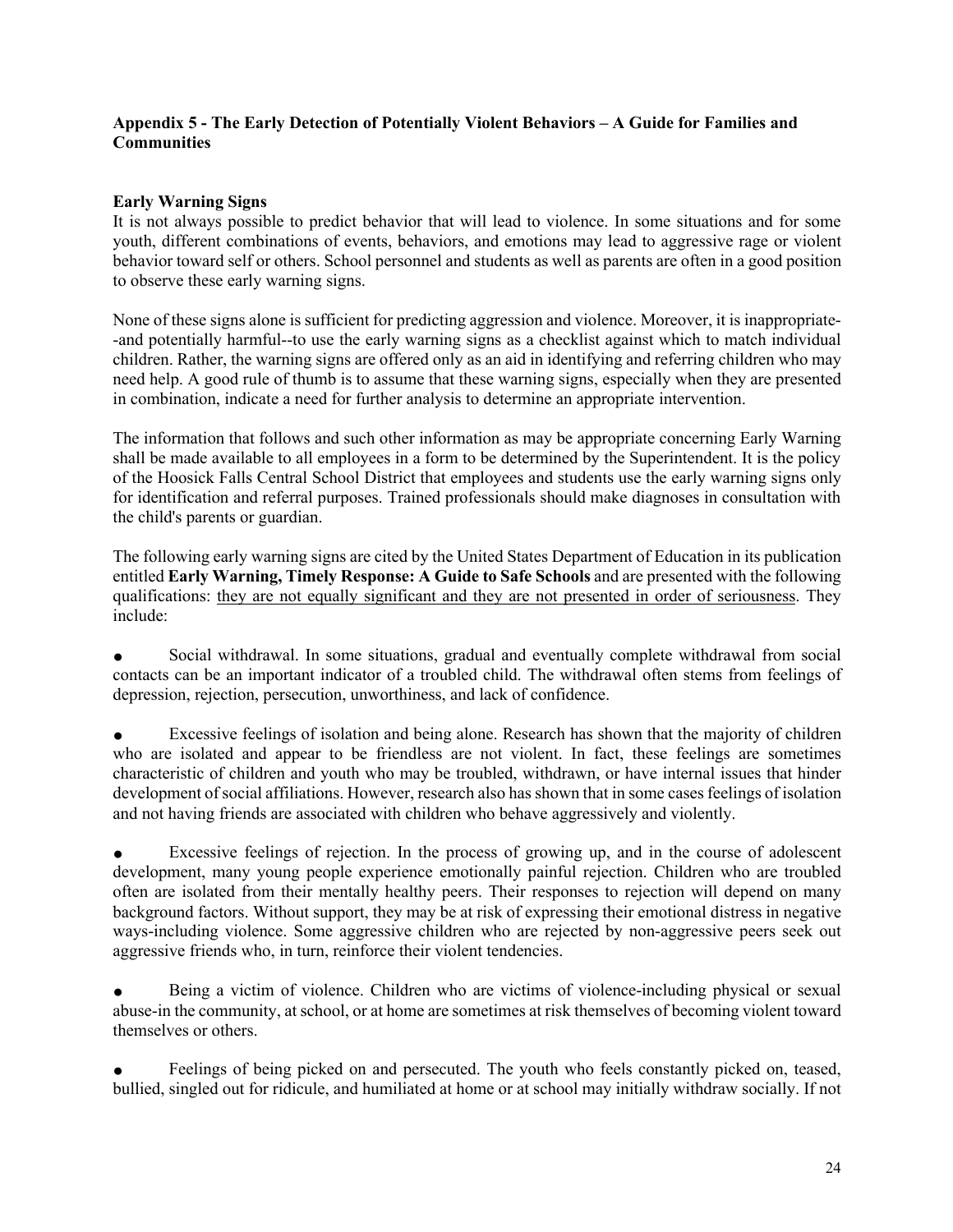given adequate support in addressing these feelings, some children may vent them in inappropriate waysincluding possible aggression or violence.

● Low school interest and poor academic performance. Poor school achievement can be the result of many factors. It is important to consider whether there is a drastic change in performance and/or poor performance becomes a chronic condition that limits the child's capacity to learn. In some situations--such as when the low achiever feels frustrated, unworthy, chastised, and denigrated--acting out and aggressive behaviors may occur. It is important to assess the emotional and cognitive reasons for the academic performance change to determine the true nature of the problem.

Expression of violence in writings and drawings. Children and youth often express their thoughts, feelings, desires, and intentions in their drawings and in stories, poetry, and other written expressive forms. Many children produce work about violent themes that for the most part is harmless when taken in context. However, an overrepresentation of violence in writings and drawings that is directed at specific individuals (family members, peers, other adults) consistently over time, may signal emotional problems and the potential for violence. Because there is a real danger in misdiagnosing such a sign, it is important to seek the guidance of a qualified professional--such as a school psychologist, counselor, or other mental health specialist--to determine its meaning.

Uncontrolled anger. Everyone gets angry; anger is a natural emotion. However, anger that is expressed frequently and intensely in response to minor irritants may signal potential violent behavior toward self or others.

Patterns of impulsive and chronic hitting, intimidating, and bullying behaviors. Children often engage in acts of shoving and mild aggression. However, some mildly aggressive behaviors such as constant hitting and bullying of others that occur early in children's lives, if left unattended, might later escalate into more serious behaviors.

History of discipline problems. Chronic behavior and disciplinary problems both in school and at home may suggest that underlying emotional needs are not being met. These unmet needs may be manifested in acting out and aggressive behaviors. These problems may set the stage for the child to violate norms and rules, defy authority, disengage from school, and engage in aggressive behaviors with other children and adults.

Past history of violent and aggressive behavior. Unless provided with support and counseling, a youth who has a history of aggressive or violent behavior is likely to repeat those behaviors. Aggressive and violent acts may be directed toward other individuals, be expressed in cruelty to animals, or include fire setting. Youth who show an early pattern of antisocial behavior frequently and across multiple settings are particularly at risk for future aggressive and antisocial behavior. Similarly, youth who engage in overt behaviors such as bullying, generalized aggression and defiance, and covert behaviors such as stealing, vandalism, lying, cheating, and fire setting also are at risk for more serious aggressive behavior. Research suggests that age of onset may be a key factor in interpreting early warning signs. For example, children who engage in aggression and drug abuse at an early age (before age 12) are more likely to show violence later on than are children who begin such behavior at an older age. In the presence of such signs it is important to review the child's history with behavioral experts and seek parents' observations and insights.

● Intolerance for differences and prejudicial attitudes. All children have likes and dislikes. However, an intense prejudice toward others based on racial, ethnic, religious, language, gender, sexual orientation, ability, and physical appearance--when coupled with other factors--may lead to violent assaults against those who are perceived to be different. Membership in hate groups or the willingness to victimize individuals with disabilities or health problems also should be treated as early warning signs.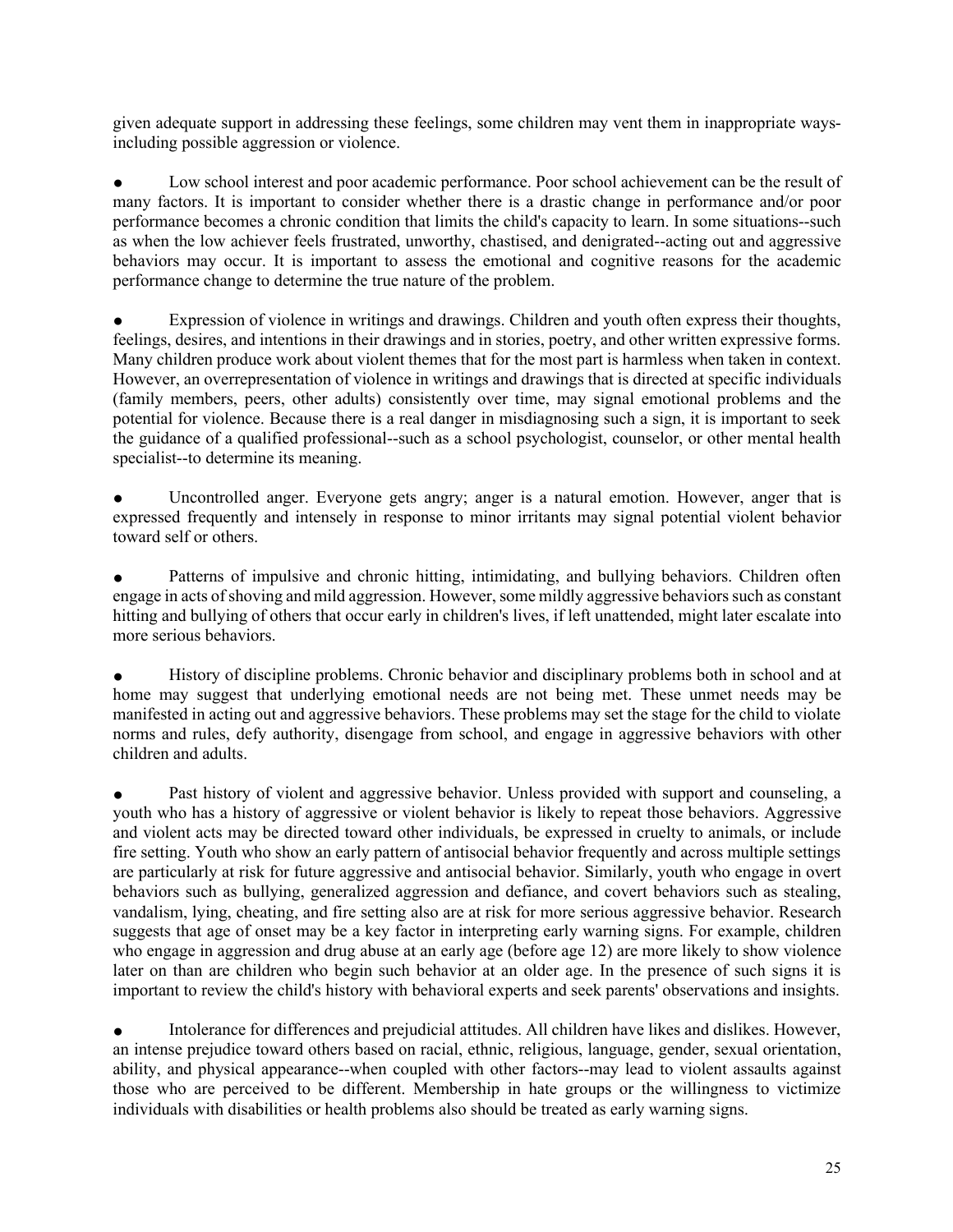Drug use and alcohol use. Apart from being unhealthy behaviors, drug use and alcohol use reduces self-control and exposes children and youth to violence, either as perpetrators, as victims, or both.

● Affiliation with gangs**.** Gangs that support anti-social values and behaviors--including extortion, intimidation, and acts of violence toward other students--cause fear and stress among other students. Youth who are influenced by these groups--those who emulate and copy their behavior, as well as those who become affiliated with them--may adopt these values and act in violent or aggressive ways in certain situations. Gang-related violence and turf battles are common occurrences tied to the use of drugs that often result in injury and/or death.

Inappropriate access to, possession and use of firearms. Children and youth who inappropriately possess or have access to firearms can have an increased risk for violence. Research shows that such youngsters also have a higher probability of becoming victims. Families can reduce inappropriate access and use by restricting, monitoring, and supervising children's access to firearms and other weapons. Children who have a history of aggression, impulsiveness, or other emotional problems should not have access to firearms and other weapons.

Serious threats of violence. Idle threats are a common response to frustration. Alternatively, one of the most reliable indicators that a youth is likely to commit a dangerous act toward self or others is a detailed and specific threat to use violence. Recent incidents across the country clearly indicate that threats to commit violence against oneself or others should be taken very seriously. Steps must be taken to understand the nature of these threats and to prevent them from being carried out.

#### **Identifying and Responding to Imminent Warning Signs**

Unlike early warning signs, imminent warning signs indicate that a student is very close to behaving in a way that is potentially dangerous to self and/or to others. Imminent warning signs require an immediate response.

No single warning sign can predict that a dangerous act will occur. Rather, imminent warning signs usually are presented as a sequence of overt, serious, hostile behaviors or threats directed at peers, employees, or other individuals. Usually, imminent warning signs are evident to more than one employee member--as well as to the child's family.

Imminent warning signs may include:

- Serious physical fighting with peers or family members.
- Severe destruction of property.
- Severe rage for seemingly minor reasons.
- Detailed threats of lethal violence.
- Possession and/or use of firearms and other weapons.
- Other self-injurious behaviors or threats of suicide.

#### **Threat Assessment**

A threat is an expression of intent to do harm or act out violently against someone or something. A threat can be written, spoken, or symbolic – as in motioning with one's hands as though shooting or strangling another person. There are principally four types of threats – direct, indirect, veiled and conditional.

Threats are made for a variety of reasons: as a warning signal, a reaction to fear of punishment, anxiety, demand for attention or as retribution for a perceived or actual slight or affront. Threats may be intended to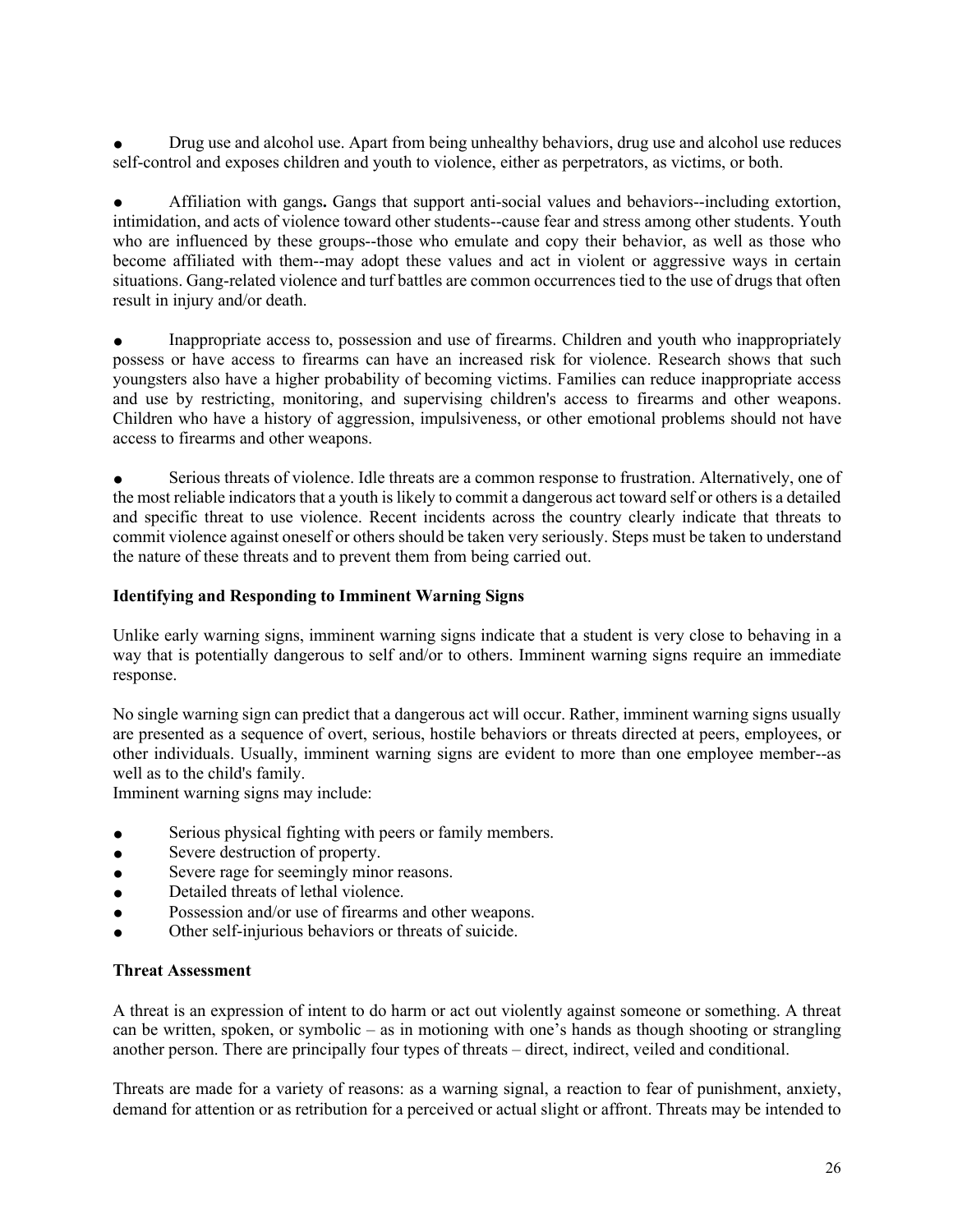taunt, intimidate, assert power, punish, manipulate, coerce, frighten, terrorize, compel desired behavior, to strike back for an injury, injustice or slight; to be disruptive, to challenge authority or to protect oneself.

Individuals who make threats normally manifest other behaviors or emotions that are indicative of a problem. These can include: signs of depression, prolonged brooding, evidence of frustration or disappointment; fantasies of destruction or revenge in conversations, writings, drawings or other actions; expressions of intense love, fear, rage, revenge, excitement or pronounced desire for recognition. Use of alcohol or drugs can be an aggravating factor, as can a romantic breakup, failing grades or conflicts with parents or friends.

# **Personality Traits**

Personality traits and behaviors that should be considered in assessing the likelihood of a student carrying out a threat include:

a student intentionally or unintentionally revealing clues to feelings, thoughts, fantasies, attitudes, or intentions that may signal an impending violent act;

low tolerance of frustration, easily hurt, insulted, angered by real or perceived injustices;

poor coping skills, demonstrating little ability to deal with frustration, criticism, disappointment, failure, rejection or humiliation;

lack of resiliency, is unable to bounce back from frustrating and disappointing experiences; failed love relationship, cannot accept or comes to term with humiliation or rejection;

injustice collector, nurses resentment over real or perceived injustices, will not forgive or forget those who s/he believes are responsible;

depression manifested by lethargy, physical fatigue, marose or dark outlook on life, malaise, lack of interest in activities once enjoyed, unpredictable anger, generalized or excessive hatred to others, hopelessness about the future, psychomotor agitation, restlessness, inattention, sleep and eating disorders;

narcissism, self-centered, lacking insight to the needs / feelings of others, blames others for failure and disappointment, may embrace the role of victim, display signs of paranoia, self-importance or grandiosity masking feelings of unworthiness, notably thick or thin skinned;

alienation, feels different or estranged from others, more than being a loner, involves feelings of isolation, sadness, loneliness, not belonging or fitting in;

dehumanizes others, fails to see others as humans, sees them as objects to be thwarted;

lacks empathy, demonstrates inability to understand feelings of others, may ridicule displays of emotion as weak or stupid;

exaggerated sense of entitlement, has a sense of being superior and constantly expects special treatment and consideration;

attitude of superiority, has a sense of being superior to others, smarter, more creative, talented, experienced, more worldly;

exaggerated / pathological need for attention, positive or negative, regardless of the circumstances;

externalizes blame, consistently refuses to take responsibility for own actions, blames others, often seems impervious to rational argument and common sense;

masks low self-esteem, may display arrogance, self-glorifying attitude, avoids high visibility or involvement, may be considered a "non-entity" by peers:

anger management problems, manifested by consistent temper tantrums, melodramatic displays, brooding, sulking, seething silence, reacts out of proportion to cause, may direct anger to those who have no connection to triggering incident;

intolerance; racial, ethnic, religious and other, displays symbols and slogans of intolerance on self or possessions;

inappropriate humor, macabre, insulting, belittling, or mean.

Attempts to manipulate others, attempts to con and manipulate to win trust so others will rationalize aberrant behavior;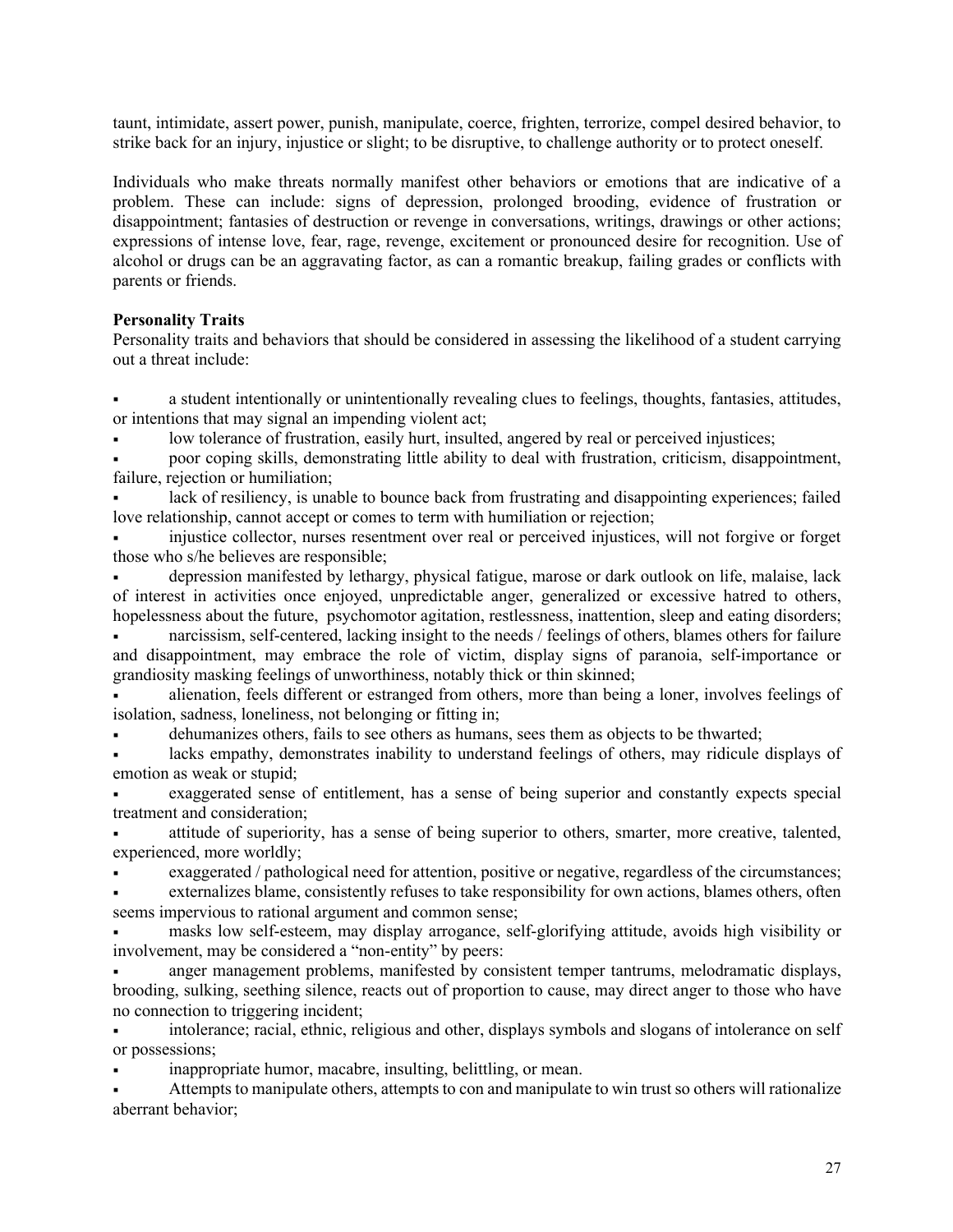Lack of trust, is untrusting and suspicious of the motives and intentions of others, may approach clinically paranoid state;

Closed social group, introverted, with acquaintances rather than friends, may associate only with a single small group to the exclusion of others;

Manifests a dramatic change in behavior, academic performance, disobedience of school rules, schedules, dress codes etc.

Rigid and opinionated, judgemental and cynical, strong opinions on topics about which little knowledge is possessed, disregards facts, logic and reasoning;

Demonstrates unusual interest in sensational violence;

▪ Fascination with violence-filled entertainment, movies, TV, computer games, music videos, printed material, inordinate amount of time with violent computer games and websites involving violence weapons and disturbing objects;

Has negative role models, drawn to negative, inappropriate role models, Hitler, Satan or others associated with violence and destruction;

Manifests behavior that is relevant to carrying out a threat, spends an inordinate amount of time practicing with firearms, on violent websites, begins excluding normal pursuits such as homework, class, work, and/or time with friends.

#### **Family Dynamics**

Family dynamics that should be considered in assessing the likelihood of a student carrying out a threat include:

Turbulent parent / child relationship, relationship is particularly difficult, can be uniquely evident following recent or multiple moves, loss of parent, addition of step-parent, dismisses paernts role in his / her life, evidence of violence in the home;

Acceptance of pathological behavior, parents do not react to behavior that most would find disturbing, parents appear unable to recognize or acknowledge problems in their children, respond quite defensively to real or perceived criticism of child, parents appear unconcerned about, minimize or reject reports of inappropriate behavior by child;

Access to weapons, family keeps guns, weapons, explosives materials in the home and accessible to the children, weapons treated carelessly, without normal safety precautions, parent or role model may handle weapons irresponsibly or use as devices for intimidation;

Lack of family intimacy or closeness;

Student "rules the roost," few limits set for children, parents regularly submit to child's demands, student insists on an inordinate degree of privacy, parents have little information about student activities, school life, friends, or other relationships.

No limits or monitoring of TV or Internet, parents do not supervise, limit or monitor TV, Internet, computer use or access.

#### **School Dynamics**

School dynamics that should be considered in assessing the likelihood of a student carrying out a threat include:

Student attachment to school, student appears detached from school, other students, teachers, and school activities;

Tolerance for disrespectful behavior, school does little to prevent or punish disrespectful behavior between students, bullying is part of the school culture, school authorities are oblivious to bullying, little or no intervention by school authorities, school atmosphere promotes racial or class divisions, allows them to remain unchallenged;